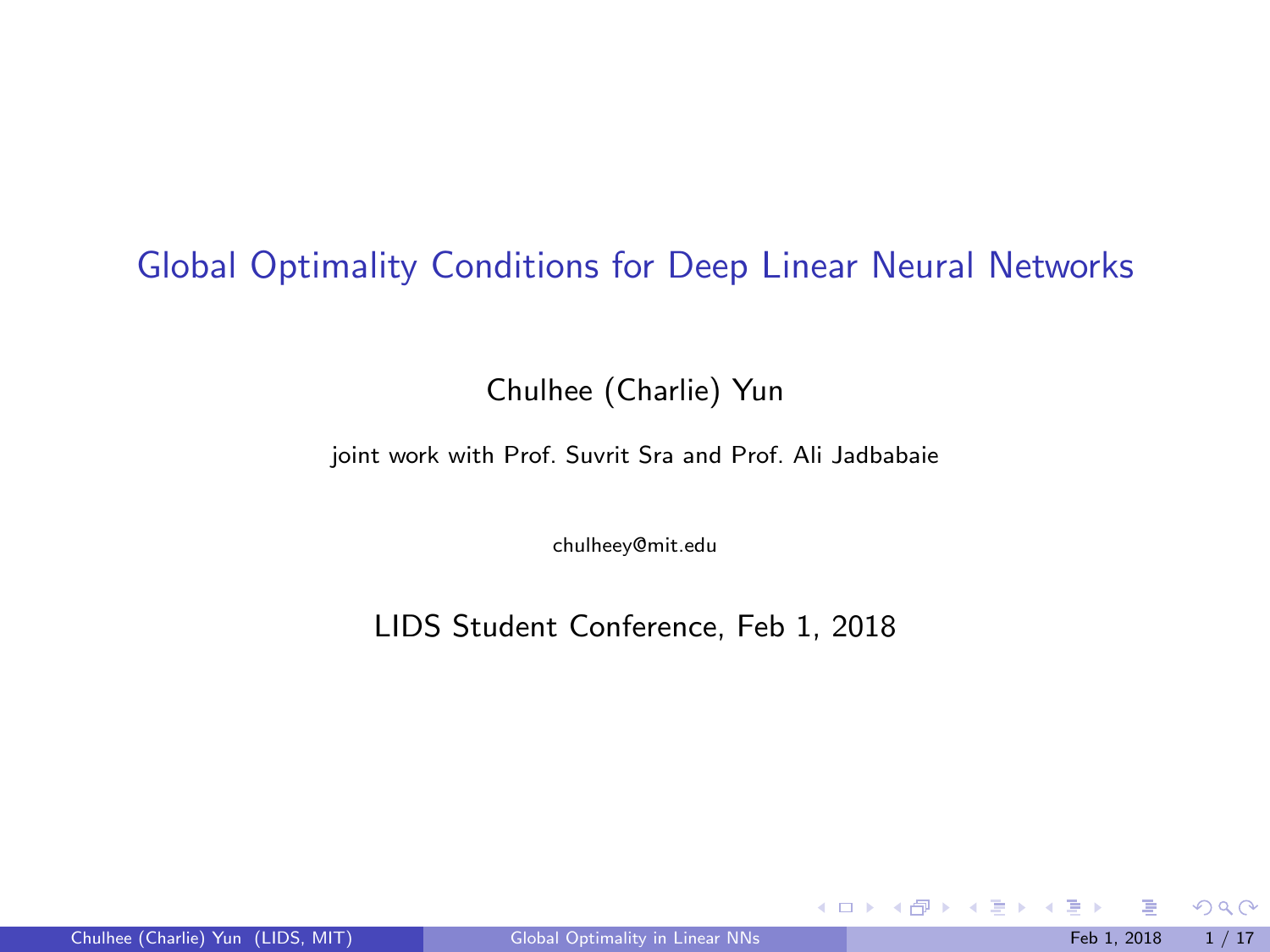# **Background**

Training a deep neural networks is minimizing the empirical risk of the network.

 $299$ 

メロトメ 倒 トメ ミトメ ミト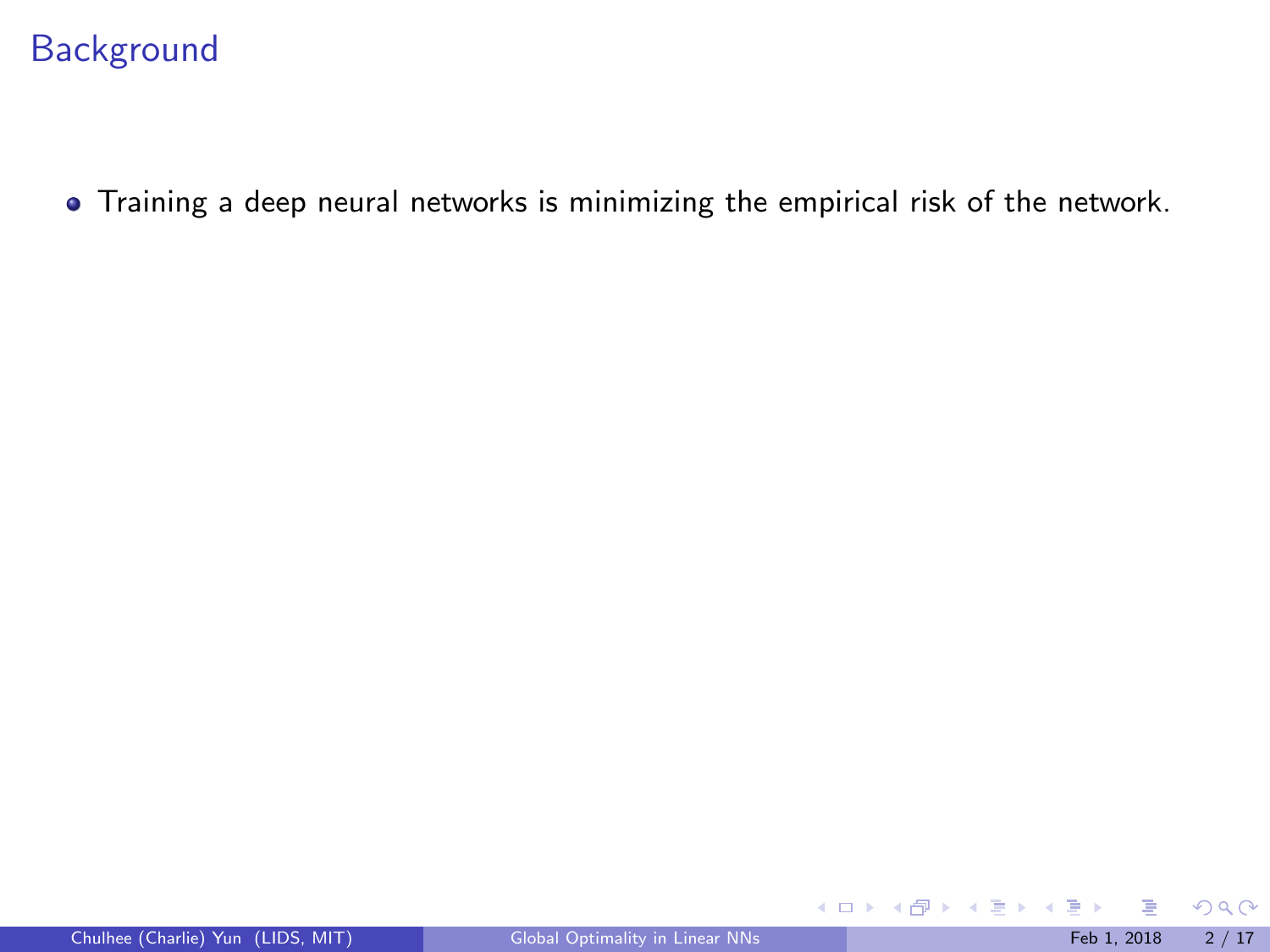# **Background**

- Training a deep neural networks is minimizing the empirical risk of the network.
- For a typical NN, the empirical risk is a nonconvex function!

 $299$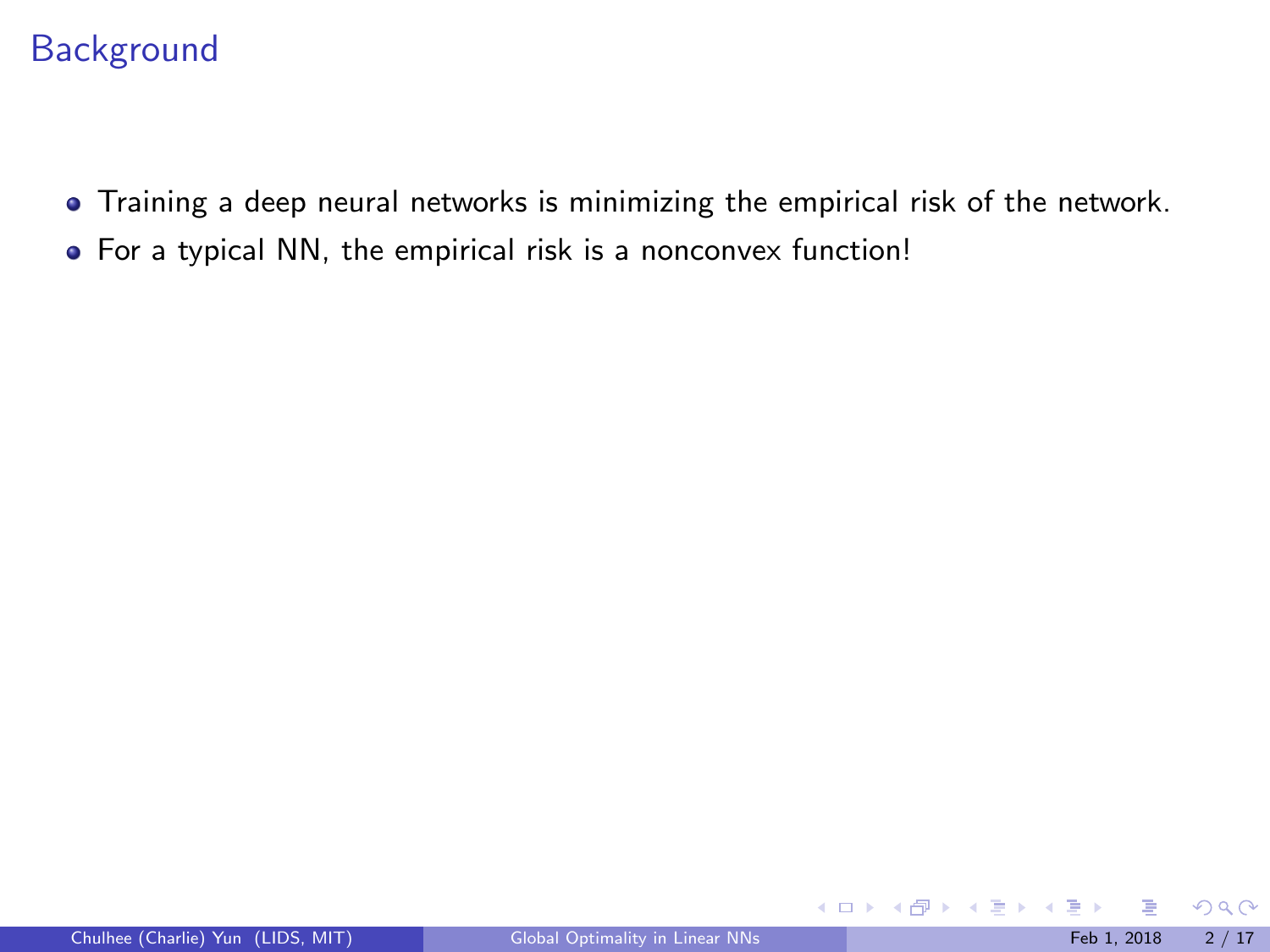# **Background**

- Training a deep neural networks is minimizing the empirical risk of the network.
- For a typical NN, the empirical risk is a nonconvex function!
- Nonconvex optimization could end up at a bad (or spurious) local minimum.



**K ロ ト K 何 ト** 

 $\Omega$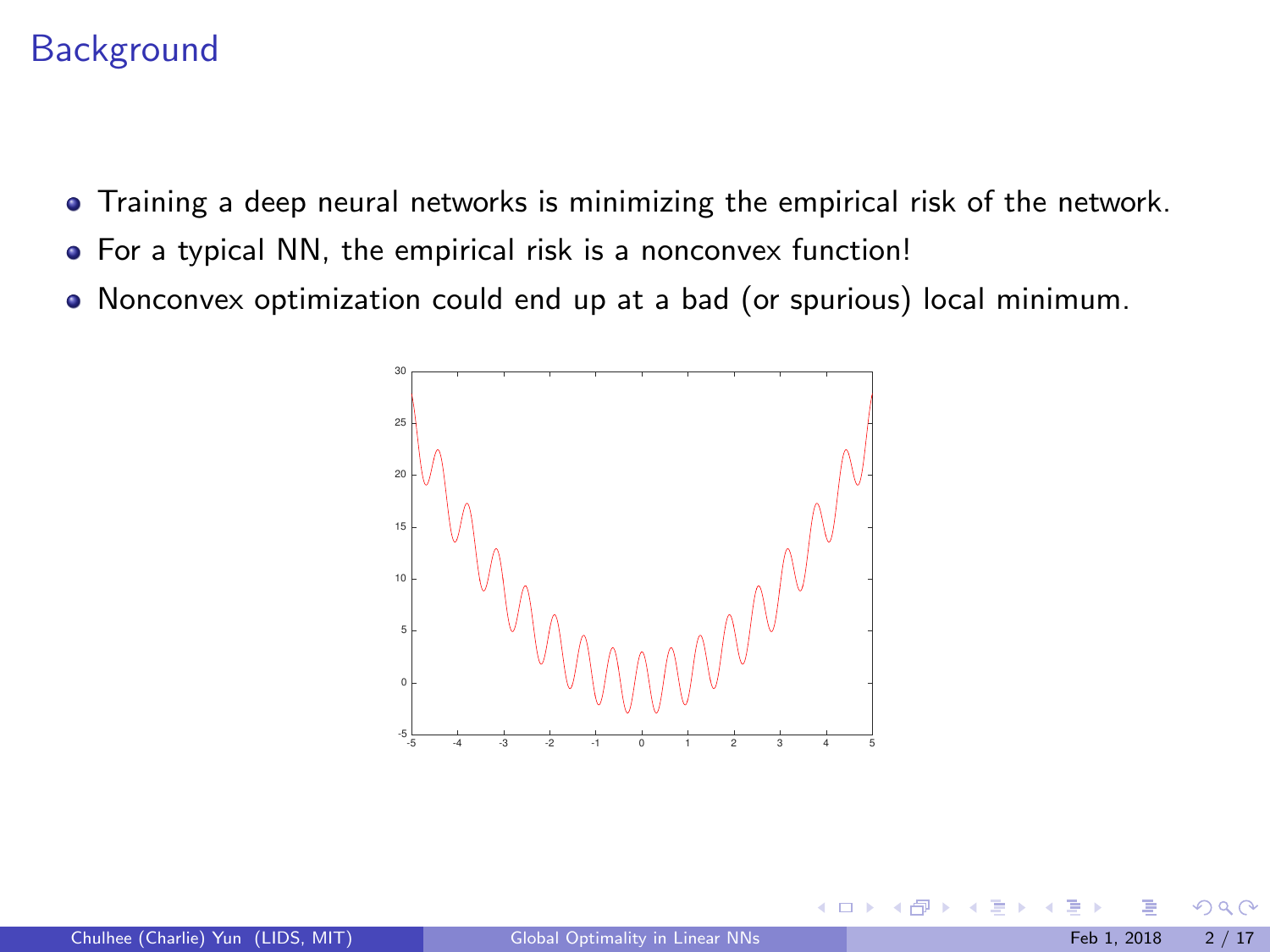$\bullet$  Many success stories of NN  $\Rightarrow$  despite nonconvexity, nice properties might exist!

 $299$ 

メロトメ 倒 トメ ミトメ ミト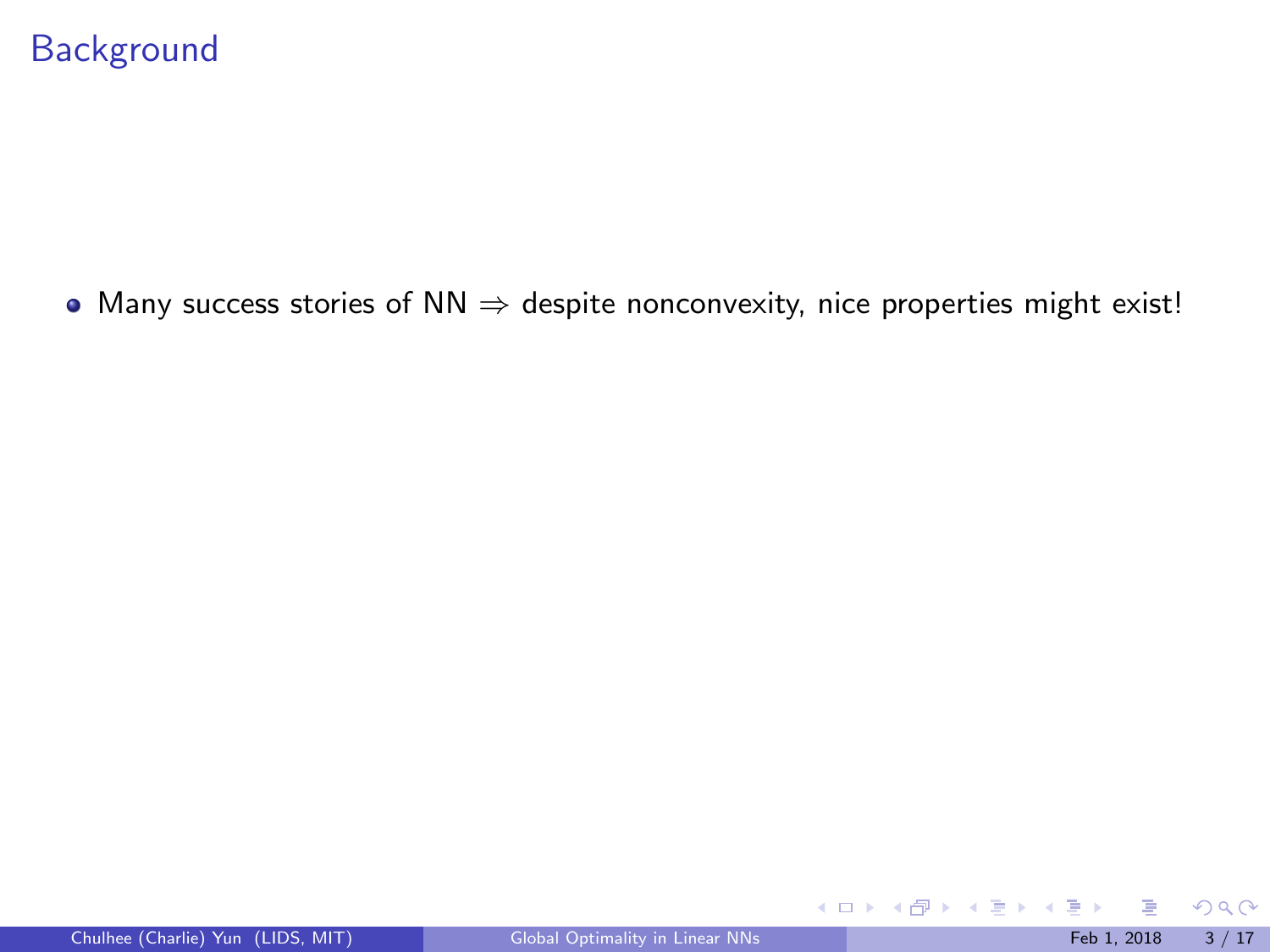- Many success stories of  $NN \Rightarrow$  despite nonconvexity, nice properties might exist!
- Empirical evidence on loss surface: putting more hidden nodes makes local minima close to global minima.

 $299$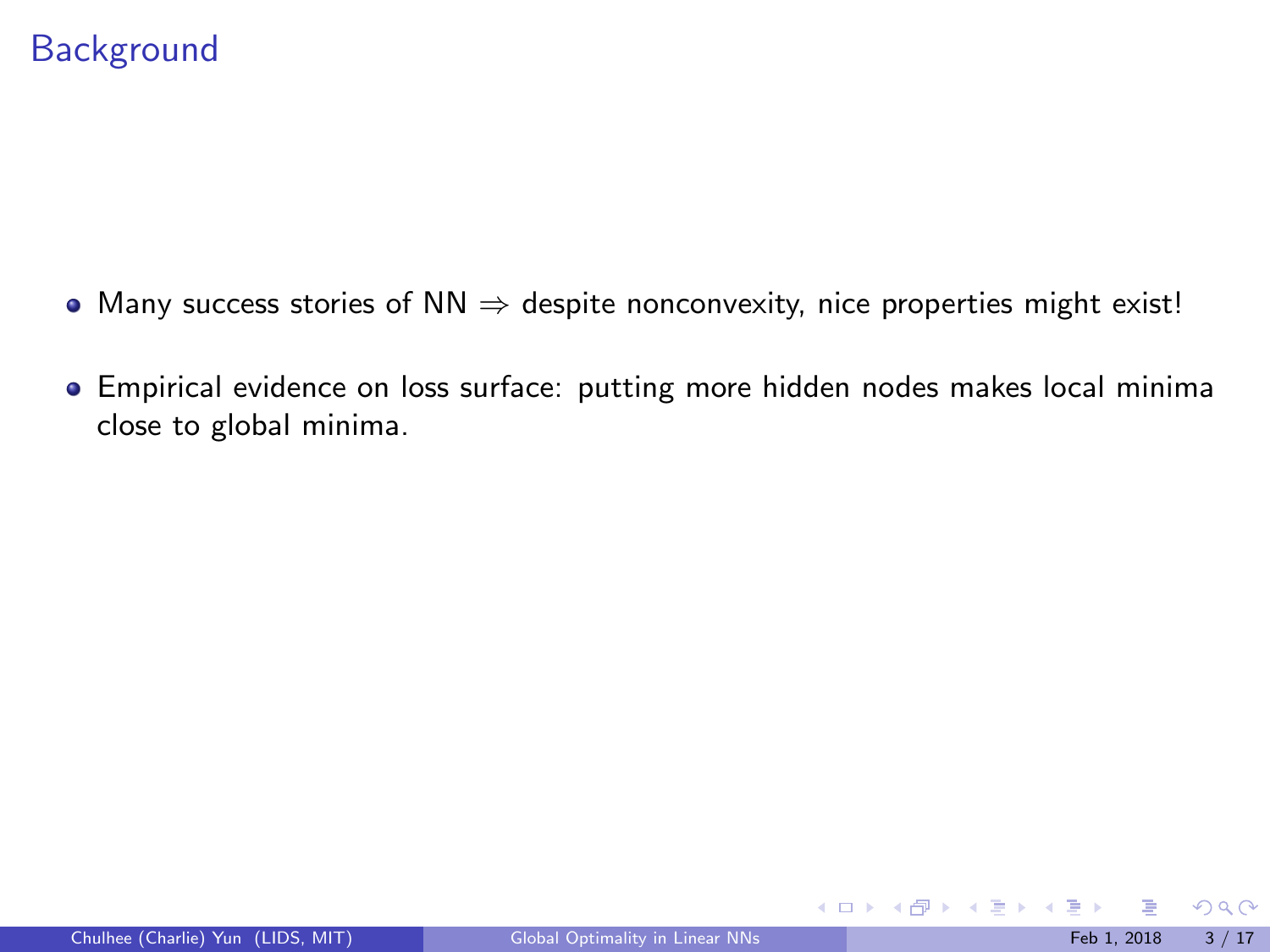- Many success stories of  $NN \Rightarrow$  despite nonconvexity, nice properties might exist!
- Empirical evidence on loss surface: putting more hidden nodes makes local minima close to global minima.
- Theory side: no complete understanding yet.

 $QQ$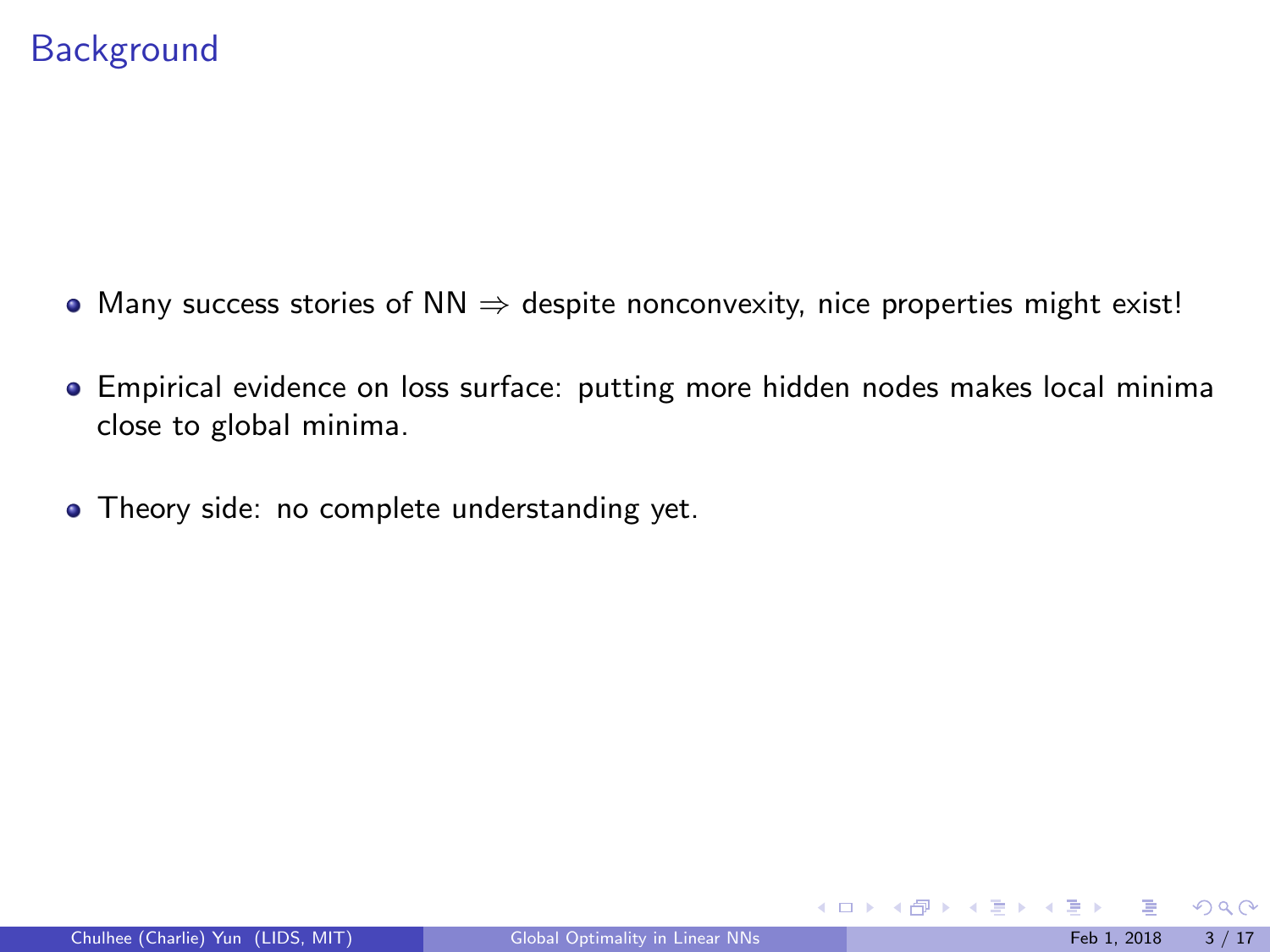- Many success stories of  $NN \Rightarrow$  despite nonconvexity, nice properties might exist!
- Empirical evidence on loss surface: putting more hidden nodes makes local minima close to global minima.
- **•** Theory side: no complete understanding yet.
- Simplified model: *linear* neural networks  $\Rightarrow$  nonconvex, but has nice properties!

 $\Omega$ 

 $\left\{ \begin{array}{ccc} 1 & 0 & 0 \\ 0 & 1 & 0 \end{array} \right\}$  ,  $\left\{ \begin{array}{ccc} 0 & 0 & 0 \\ 0 & 0 & 0 \end{array} \right\}$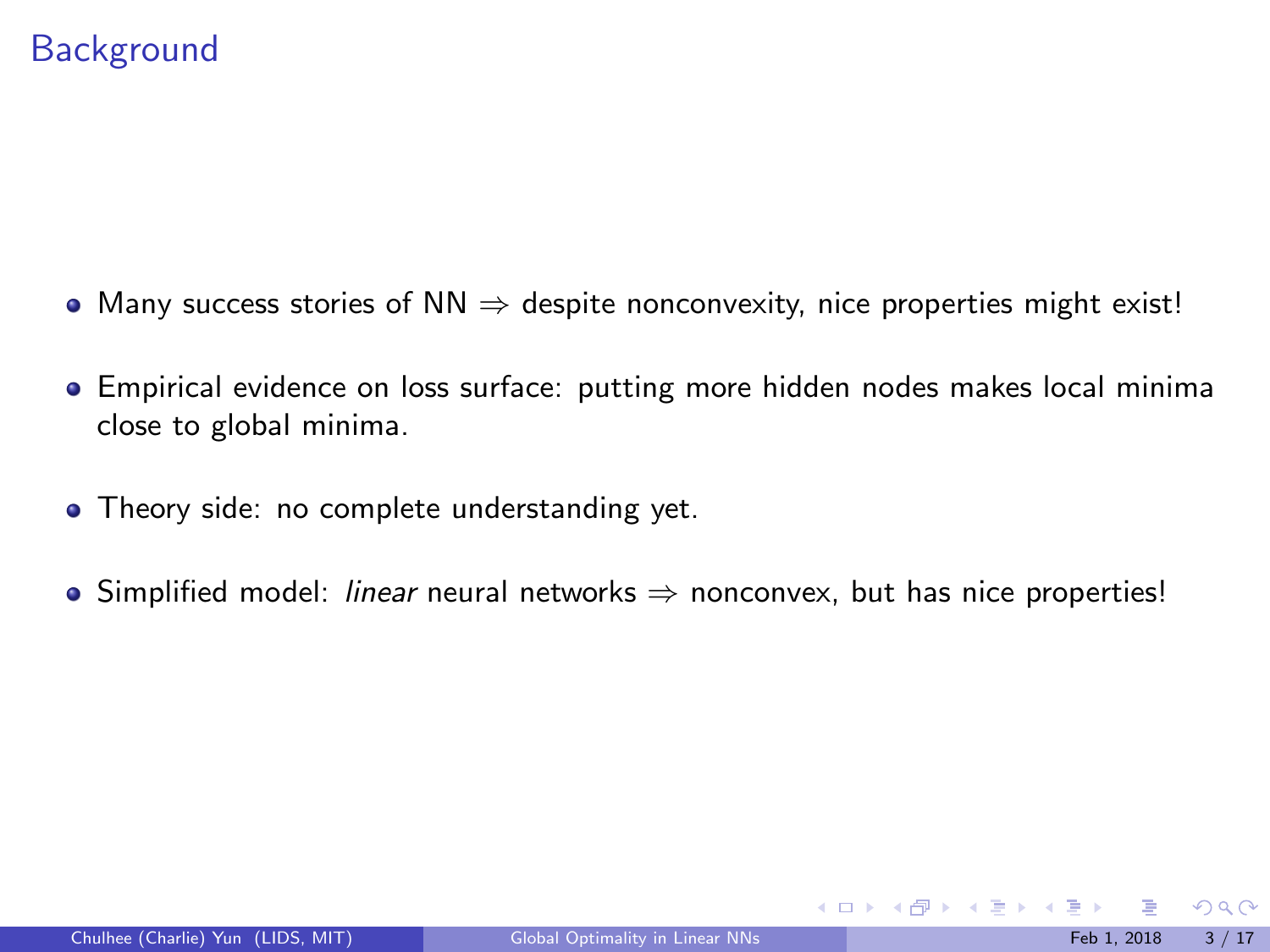- *m* data points, input dimension  $d_x$ , output dimension  $d_y$ .
- Data matrix  $X \in \mathbb{R}^{d_{\mathsf{x}} \times m}$ , label matrix  $Y \in \mathbb{R}^{d_{\mathsf{y}} \times m}$

 $299$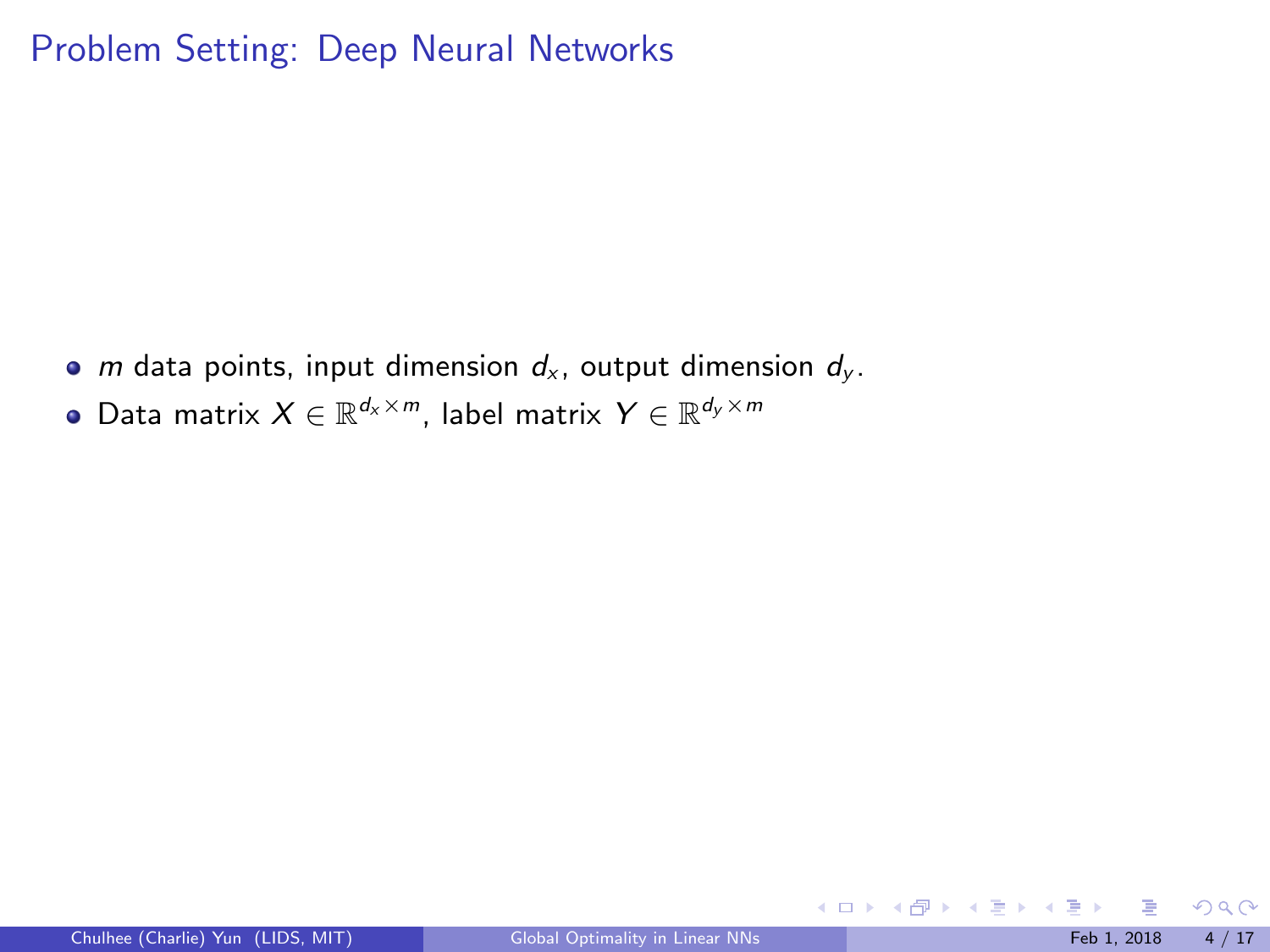- *m* data points, input dimension  $d_x$ , output dimension  $d_y$ .
- Data matrix  $X \in \mathbb{R}^{d_{\mathsf{x}} \times m}$ , label matrix  $Y \in \mathbb{R}^{d_{\mathsf{y}} \times m}$
- Goal: tune model parameters to fit the data.

 $\Omega$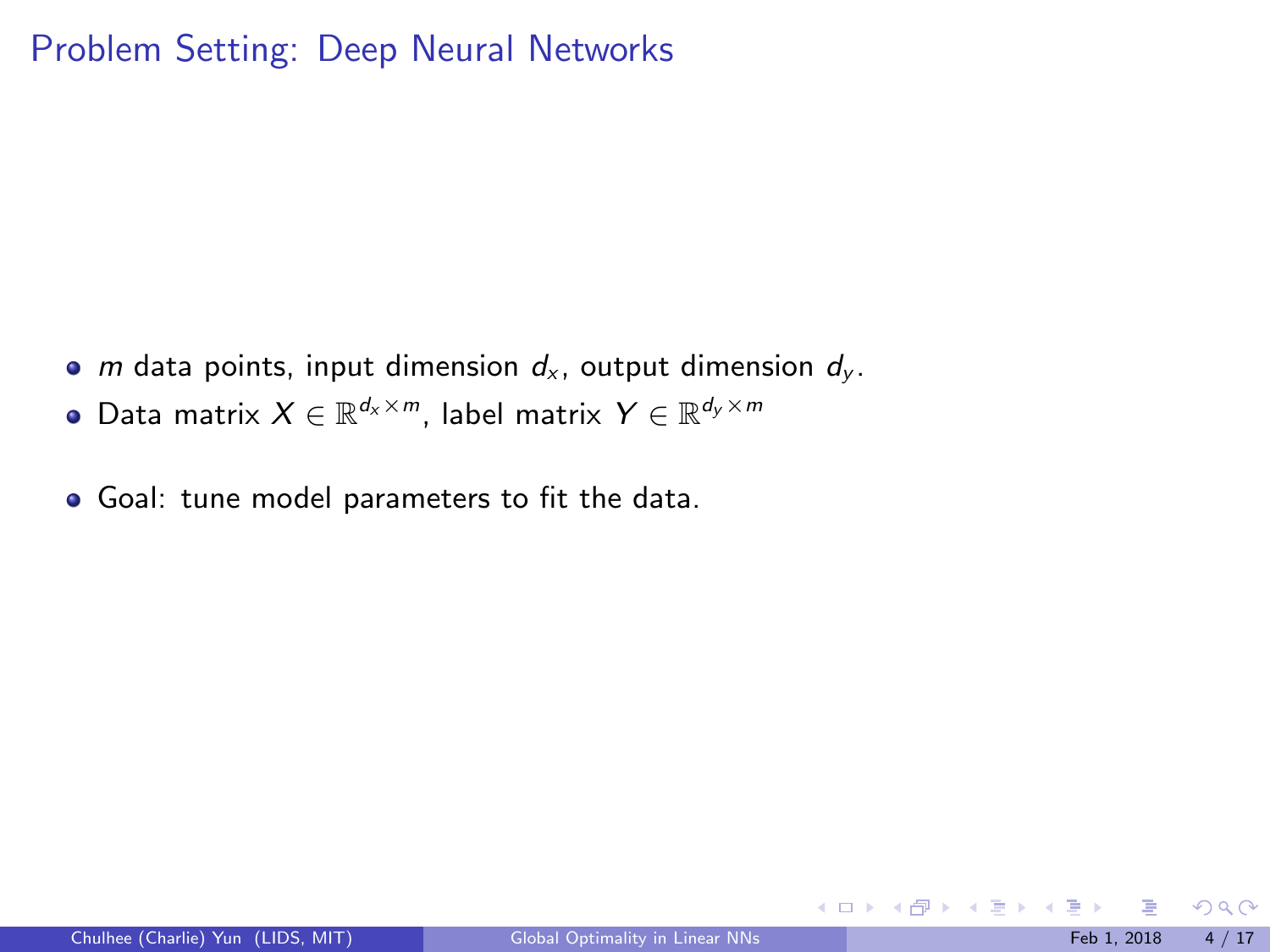

 $299$ 

メロメ メ御 メメ ミメ メ ヨメ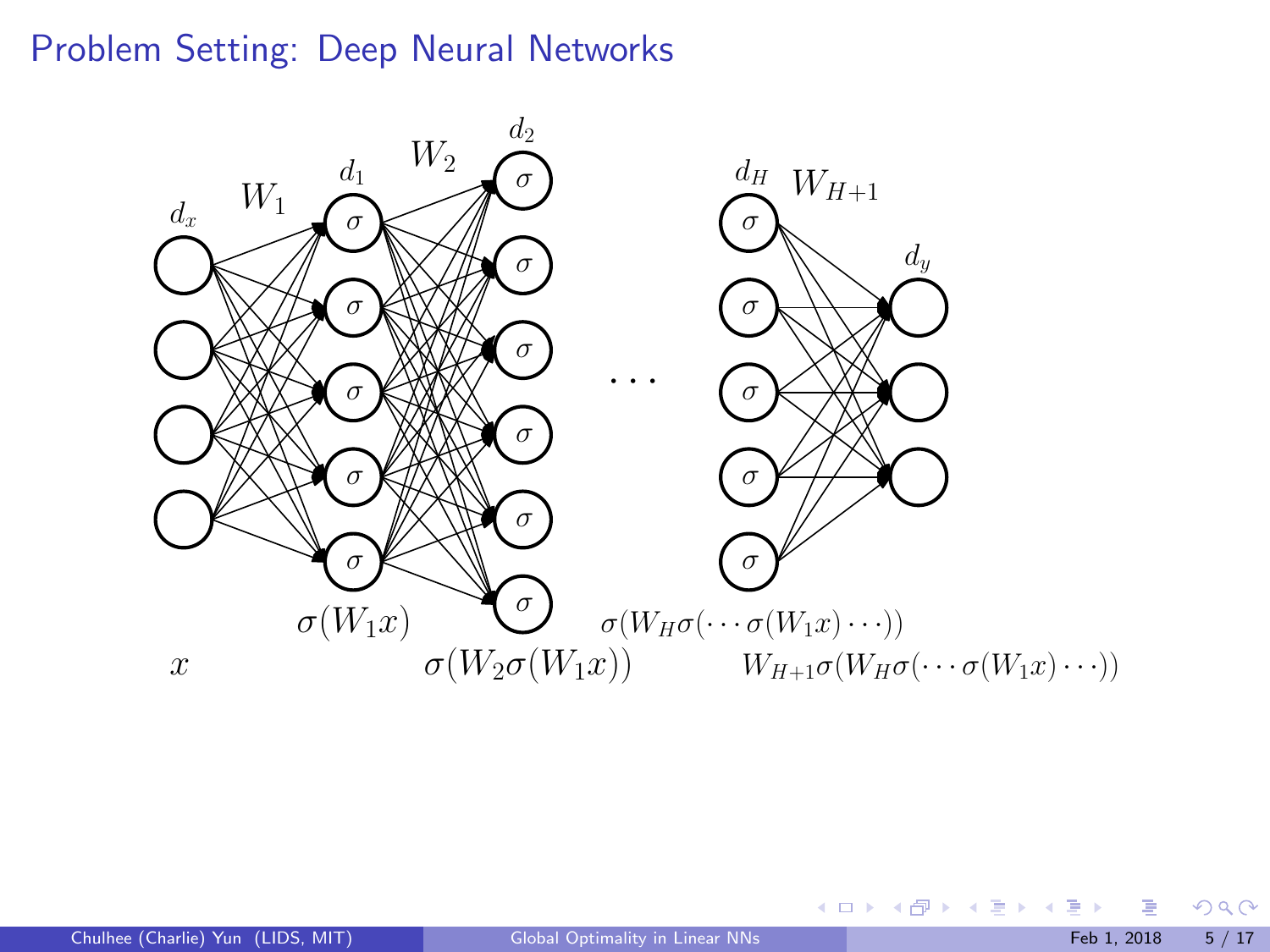

 $\bullet$  H hidden layers of dimensions  $d_1, d_2, \ldots, d_H$ 

 $299$ 

メロメ メ御き メミメ メミメ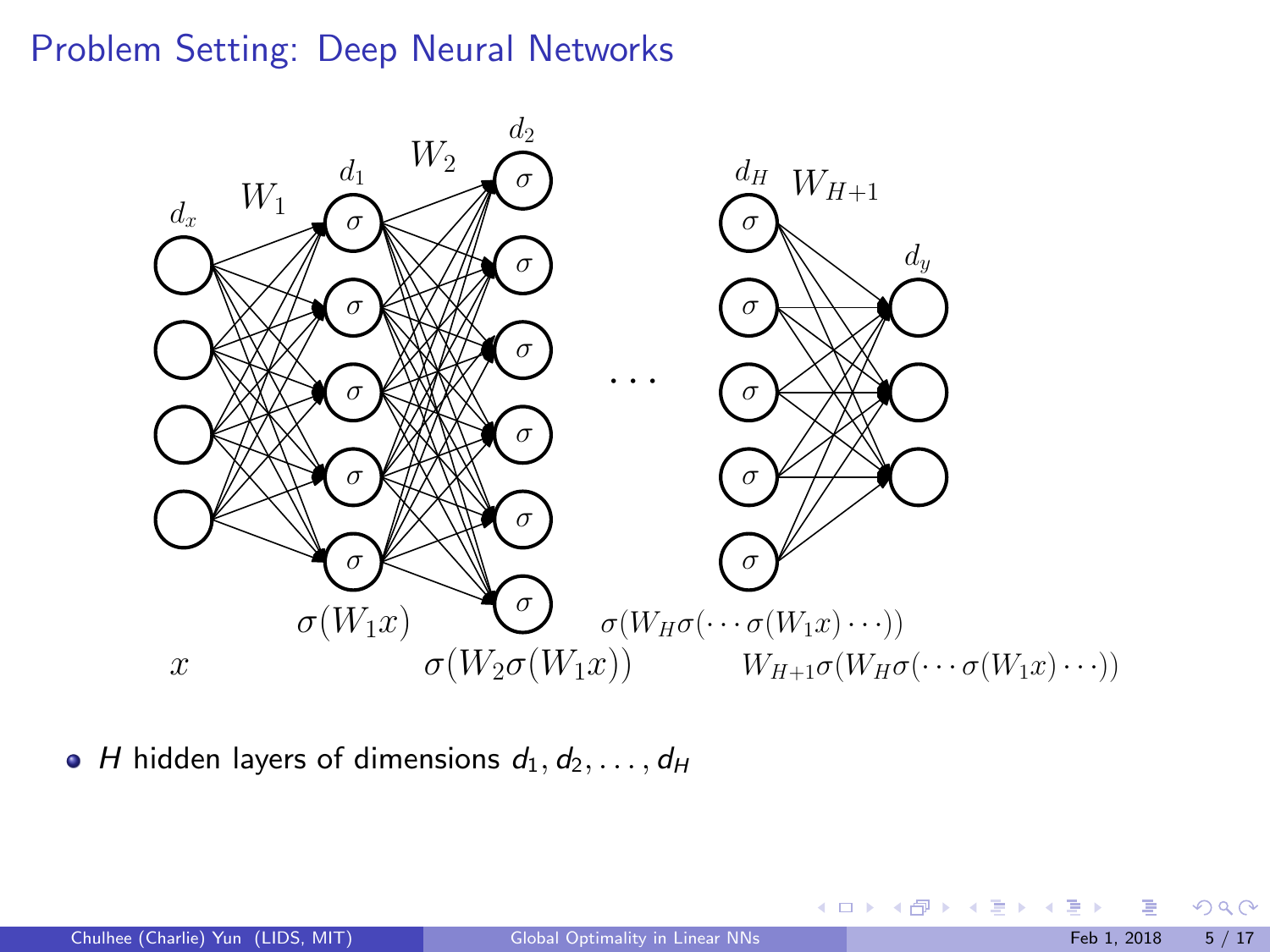

- $\bullet$  H hidden layers of dimensions  $d_1, d_2, \ldots, d_H$
- Parameter matrices  $W_i \in \mathbb{R}^{d_i \times d_{i-1}}$   $(i = 1, \ldots, H + 1)$

 $QQ$ 

メロメ メ御き メミメ メミメ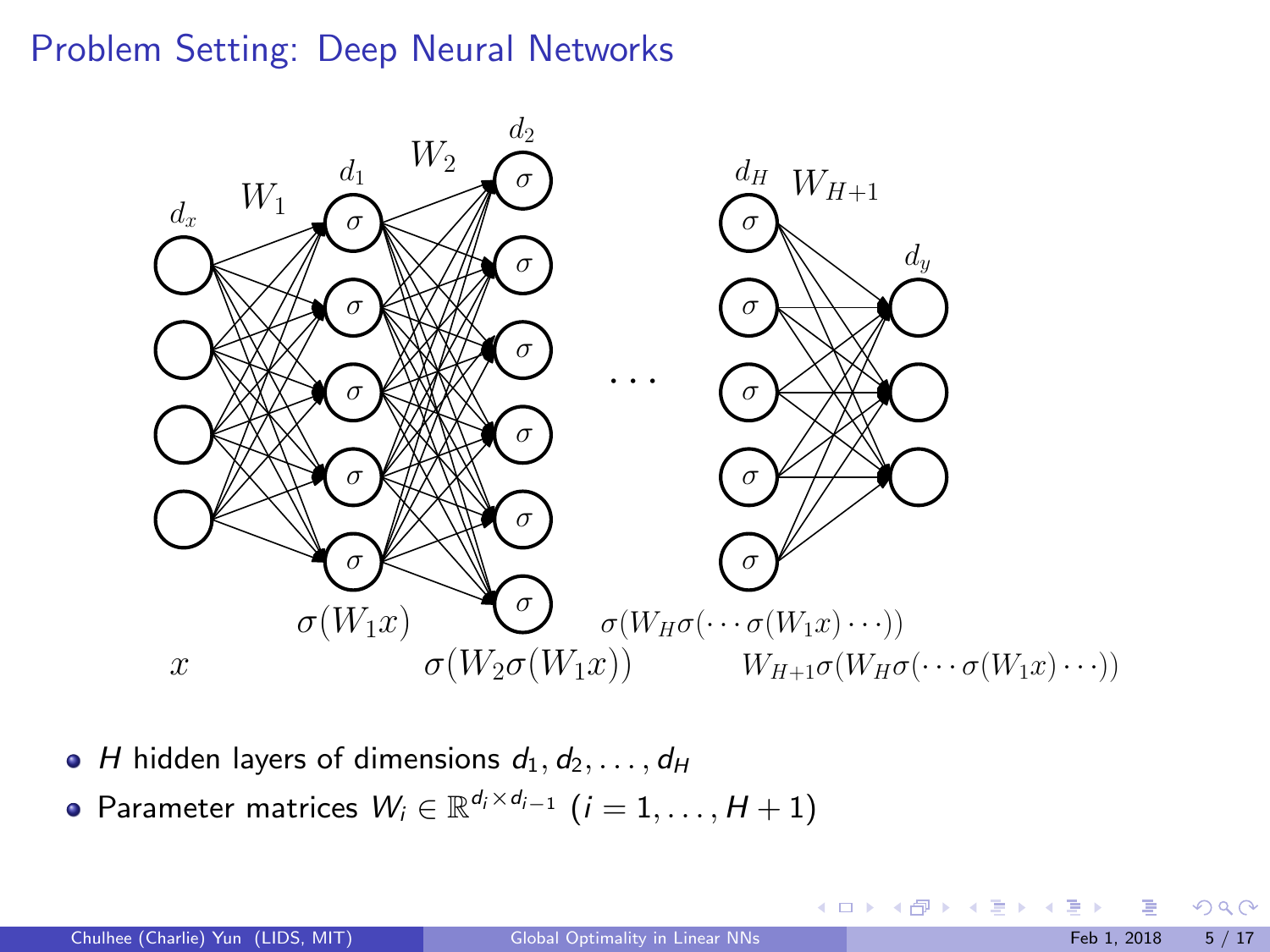

- $\bullet$  H hidden layers of dimensions  $d_1, d_2, \ldots, d_H$
- Parameter matrices  $W_i \in \mathbb{R}^{d_i \times d_{i-1}}$   $(i = 1, \ldots, H + 1)$
- Nonlinear activation functions  $\sigma$  at hidden nodes

 $QQ$ 

K ロンス 御 > ス ヨ > ス ヨ > 一 ヨ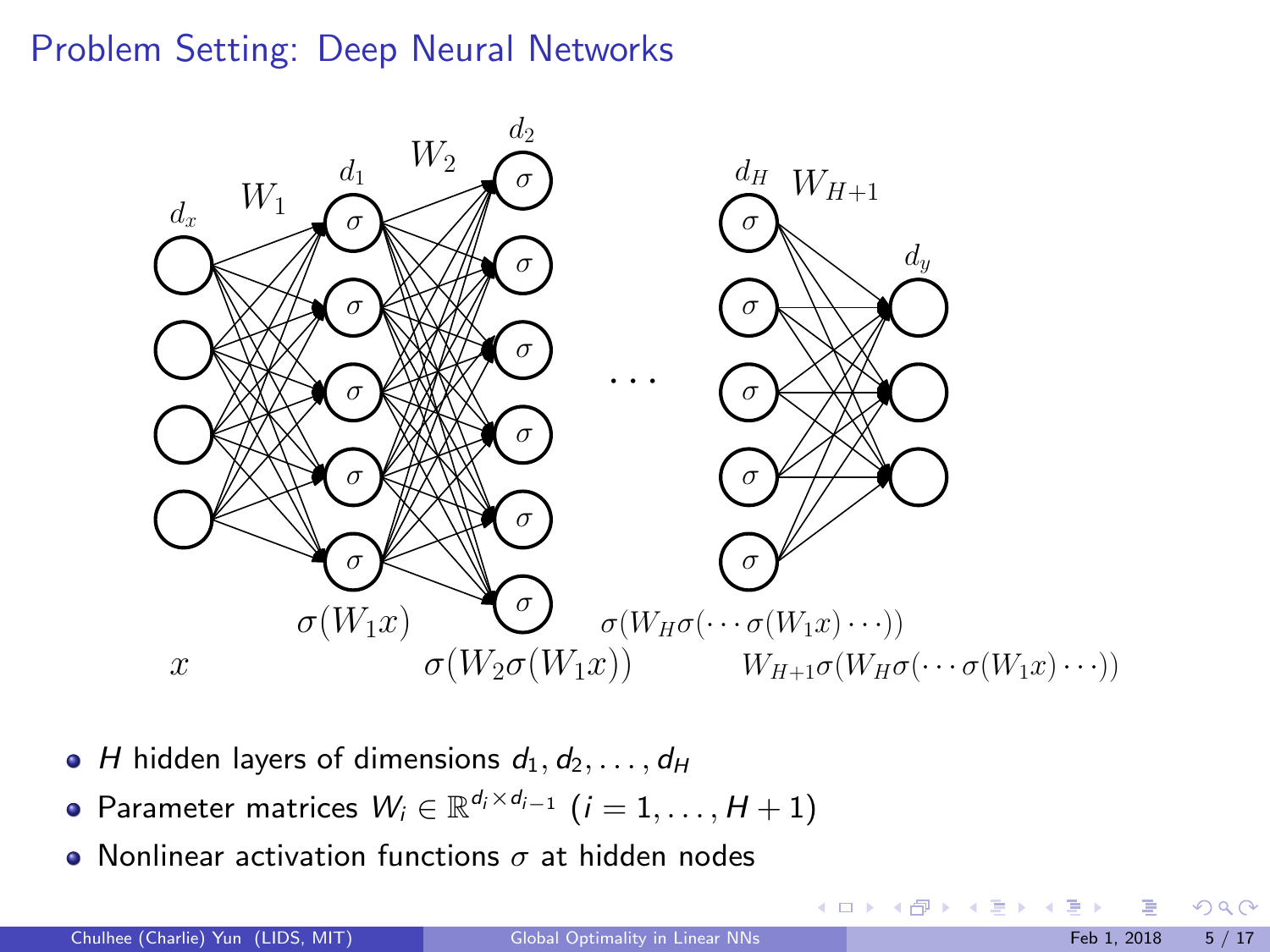

For given  $x \in \mathbb{R}^{d_x}$ , output  $\hat{y} \in \mathbb{R}^{d_y}$  of network:

$$
\hat{y} = W_{H+1}\sigma(W_H\sigma(\cdots\sigma(W_1x)\cdots)).
$$

 $299$ 

メロメ メ御き メミメ メミメ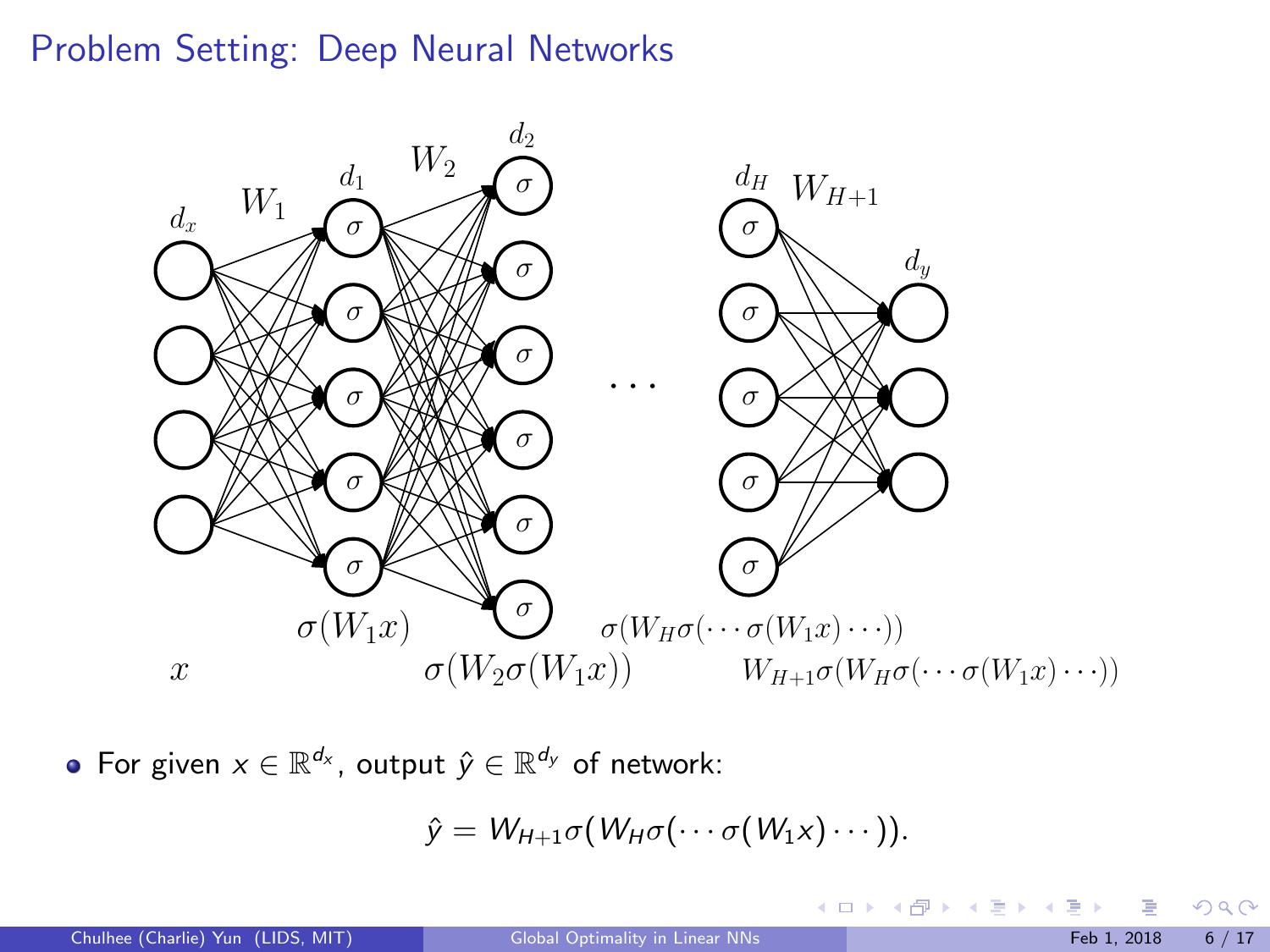

Minimize empirical risk, over parameters  $(W_i)_{i=1}^{H+1}$ .

$$
L((W_i)_{i=1}^{H+1}) := \frac{1}{2} ||W_{H+1}\sigma(W_H\sigma(\cdots\sigma(W_1X)\cdots)) - Y||_F^2
$$

メロメ メ御き メミメ メミメ

 $2990$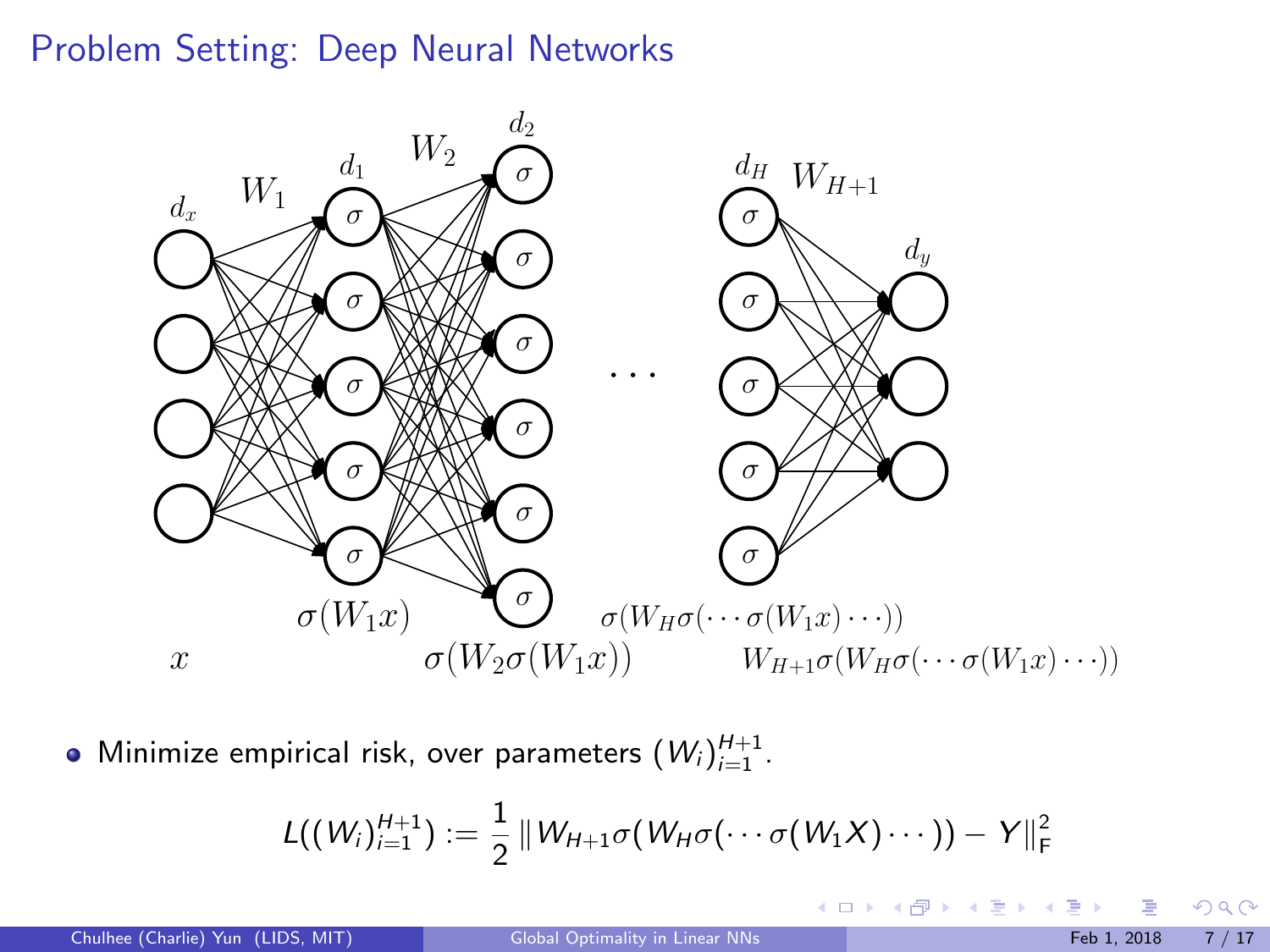$\bullet$  Deep linear neural networks: no nonlinear activation function  $\sigma$ .

 $299$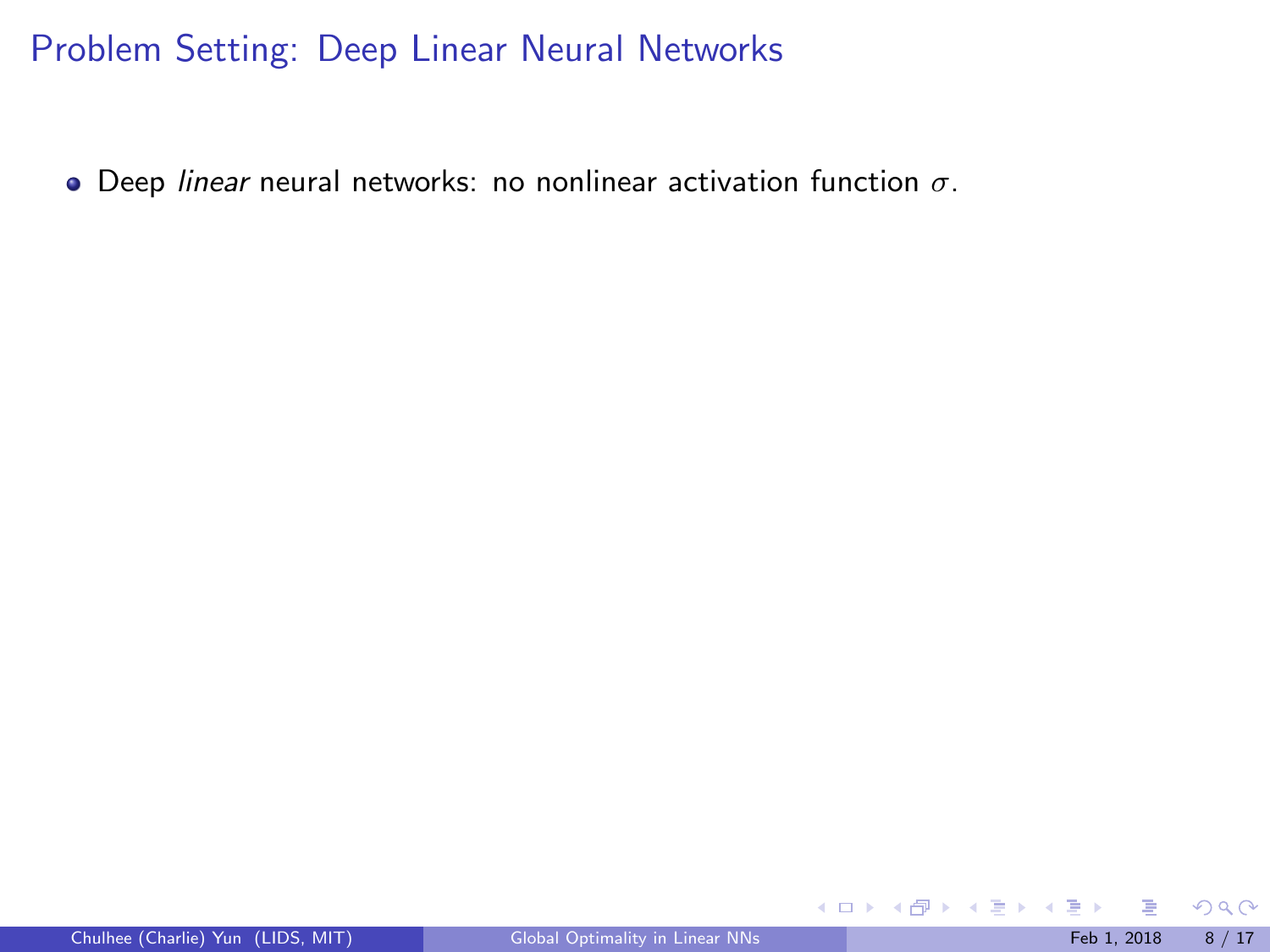$\bullet$  Deep linear neural networks: no nonlinear activation function  $\sigma$ .



 $299$ 

イロト イ団 トメ 君 トメ 君 トー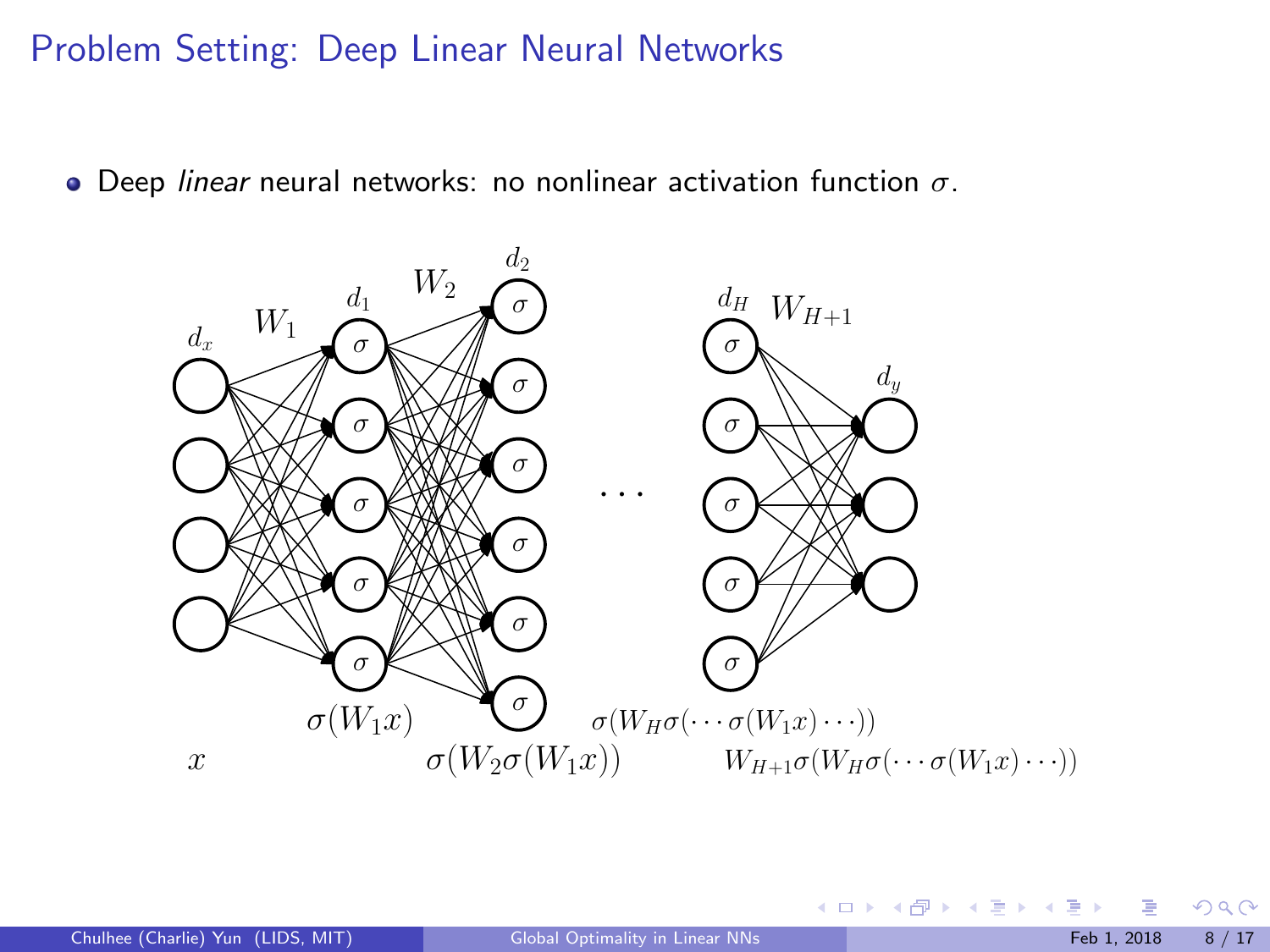$\bullet$  Deep linear neural networks: no nonlinear activation function  $\sigma$ .



 $299$ 

メロメ メ御 メメ ミメ メ ヨメ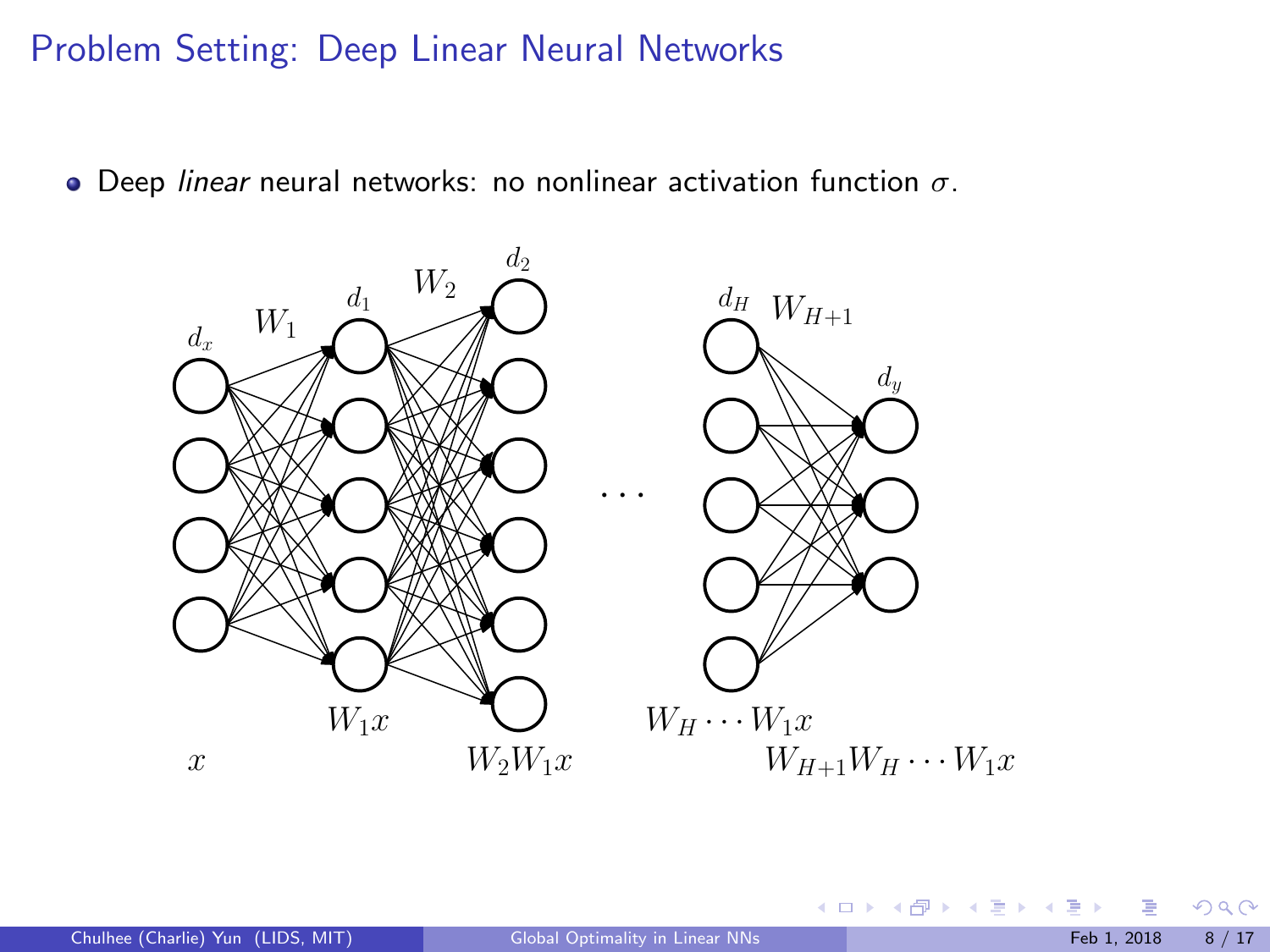

Minimize empirical risk, over parameters  $(W_i)_{i=1}^{H+1}$ .

$$
L((W_i)_{i=1}^{H+1}) := \frac{1}{2} ||W_{H+1}W_H \cdots W_1X - Y||_F^2
$$

 $299$ 

メロメ メ御 メメ ミメ メ ヨメ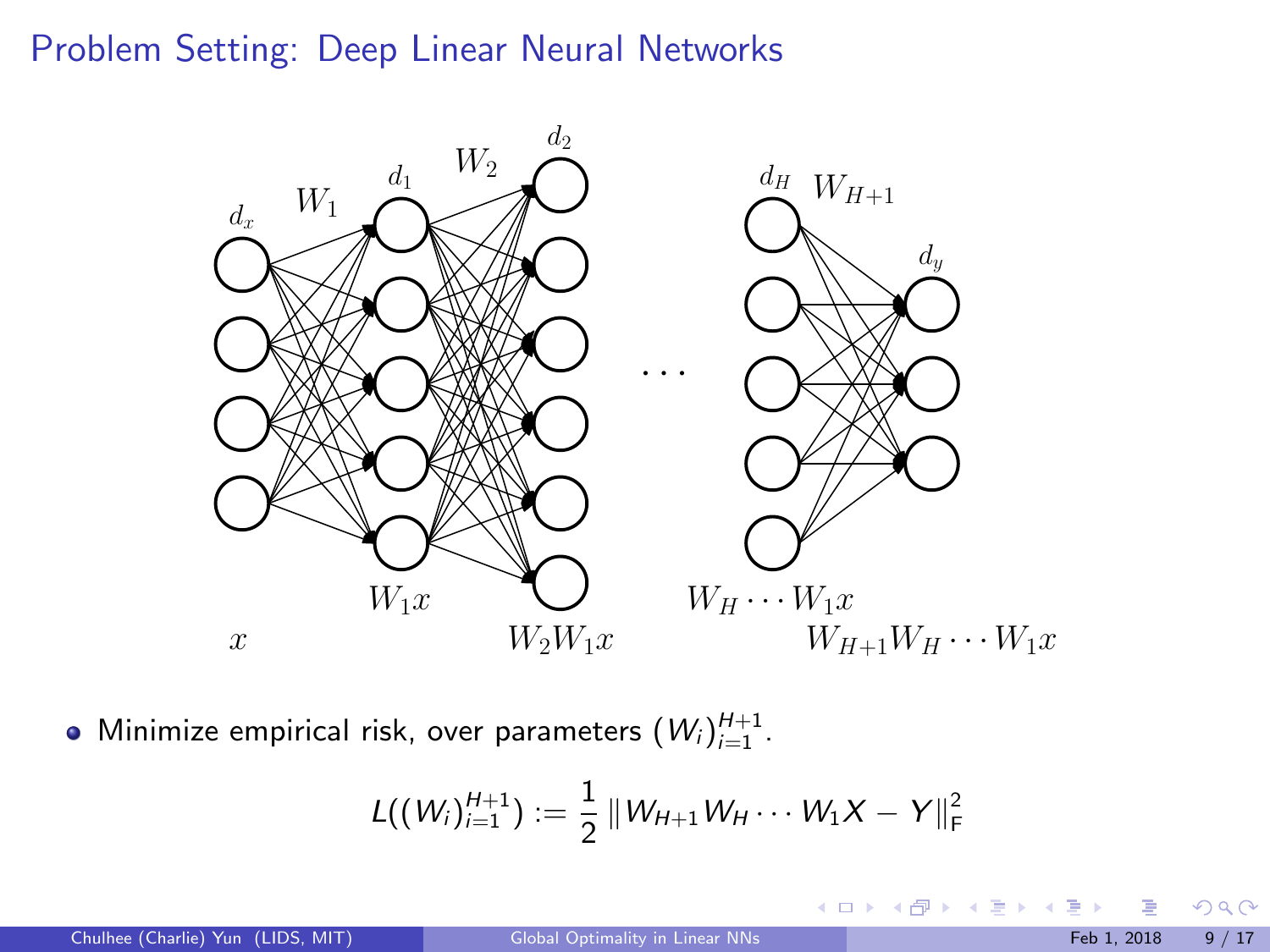No better than linear least squares, and the empirical risk is still nonconvex!

 $299$ 

メロメ メ御 メメ きょくき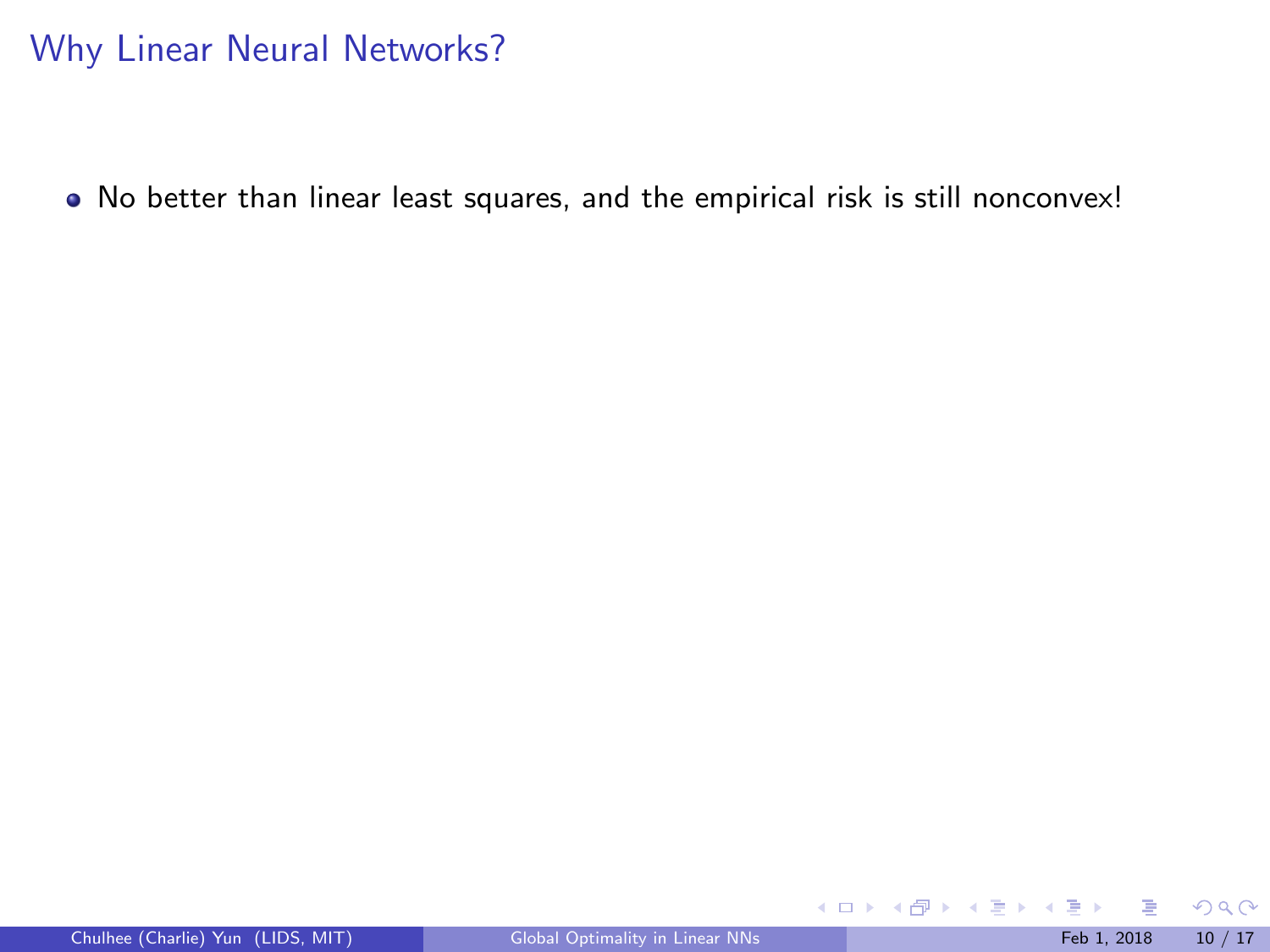No better than linear least squares, and the empirical risk is still nonconvex!

Example:  $f(w_1, w_2) = (w_2w_1 - 1)^2$  (c.f.  $||W_{H+1}W_H \cdots W_1X - Y||_F^2$ )



 $\Omega$ 

**K ロ ト K 御 ト K ミ ト**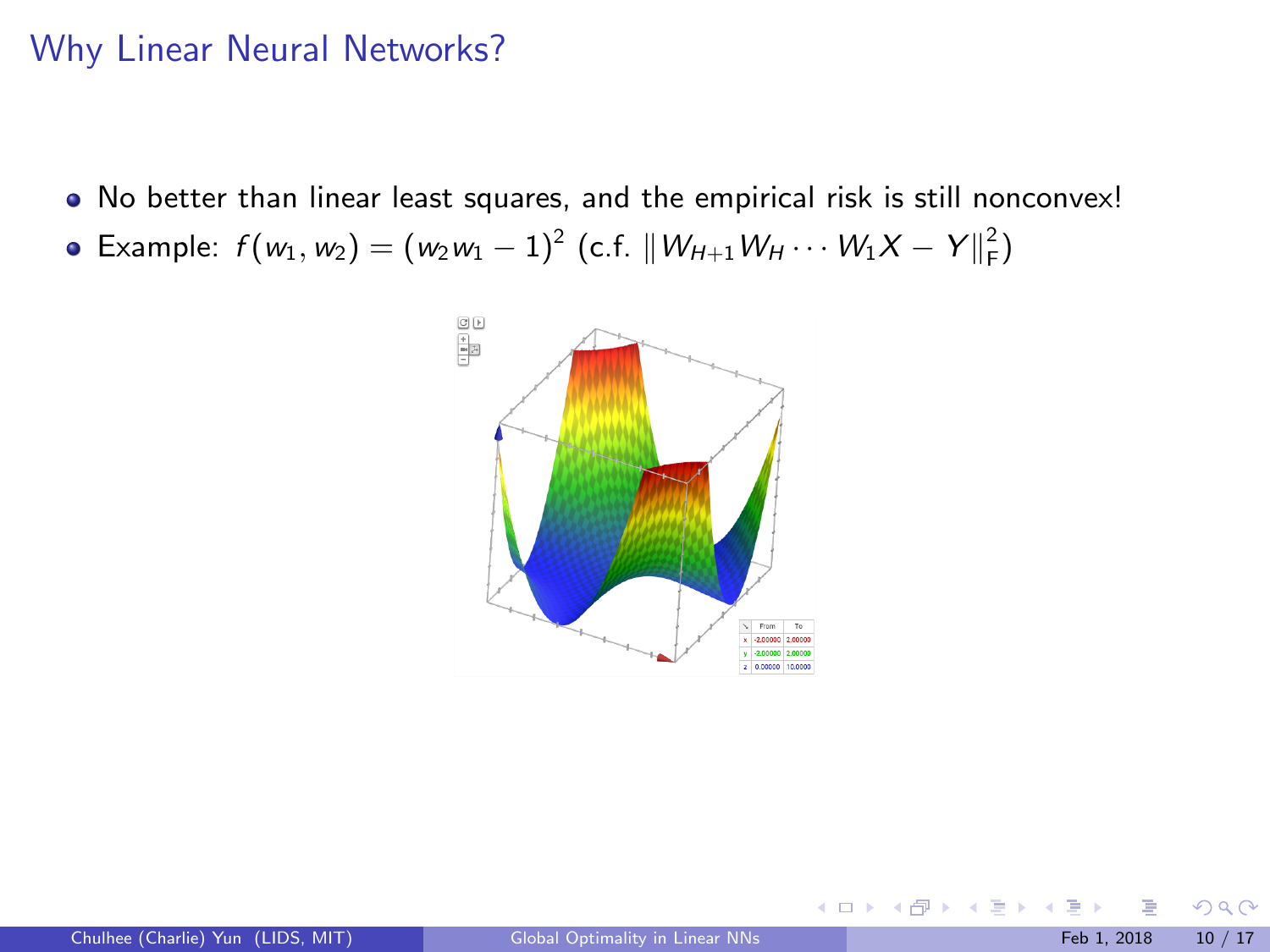No better than linear least squares, and the empirical risk is still nonconvex!

Example:  $f(w_1, w_2) = (w_2w_1 - 1)^2$  (c.f.  $||W_{H+1}W_H \cdots W_1X - Y||_F^2$ )



**However, linear nets have nice properties, which wish to extend to nonlinear nets.** 

| Chulhee (Charlie) Yun (LIDS, MIT) |  |  |  |  |
|-----------------------------------|--|--|--|--|
|-----------------------------------|--|--|--|--|

 $\Omega$ 

メロメ メタメ メミメス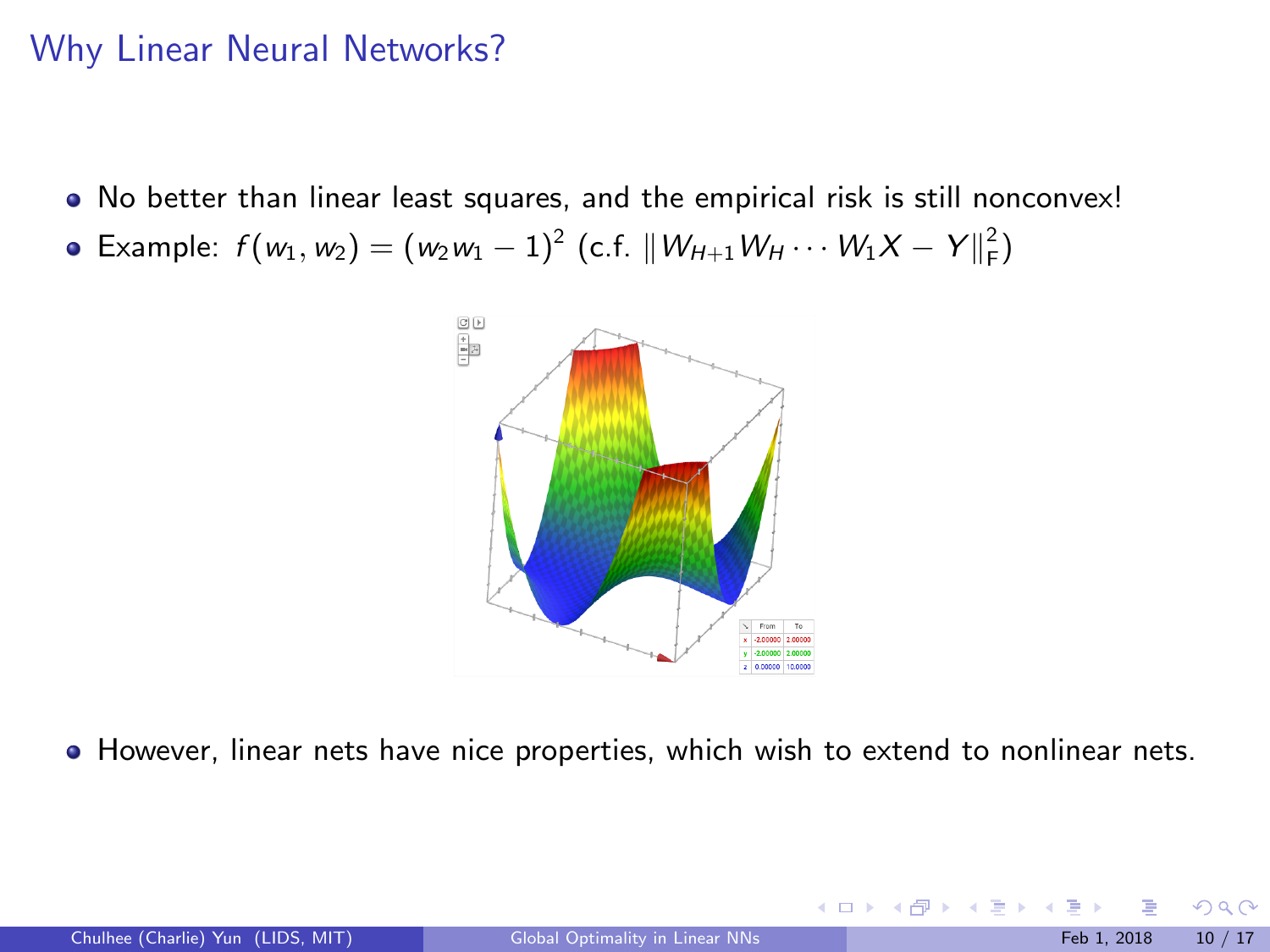• Kawaguchi, 2016: Any critical point of empirical risk of deep linear neural networks is either a global minimum or a saddle point.

 $299$ 

メロトメ 御 トメ 君 トメ 君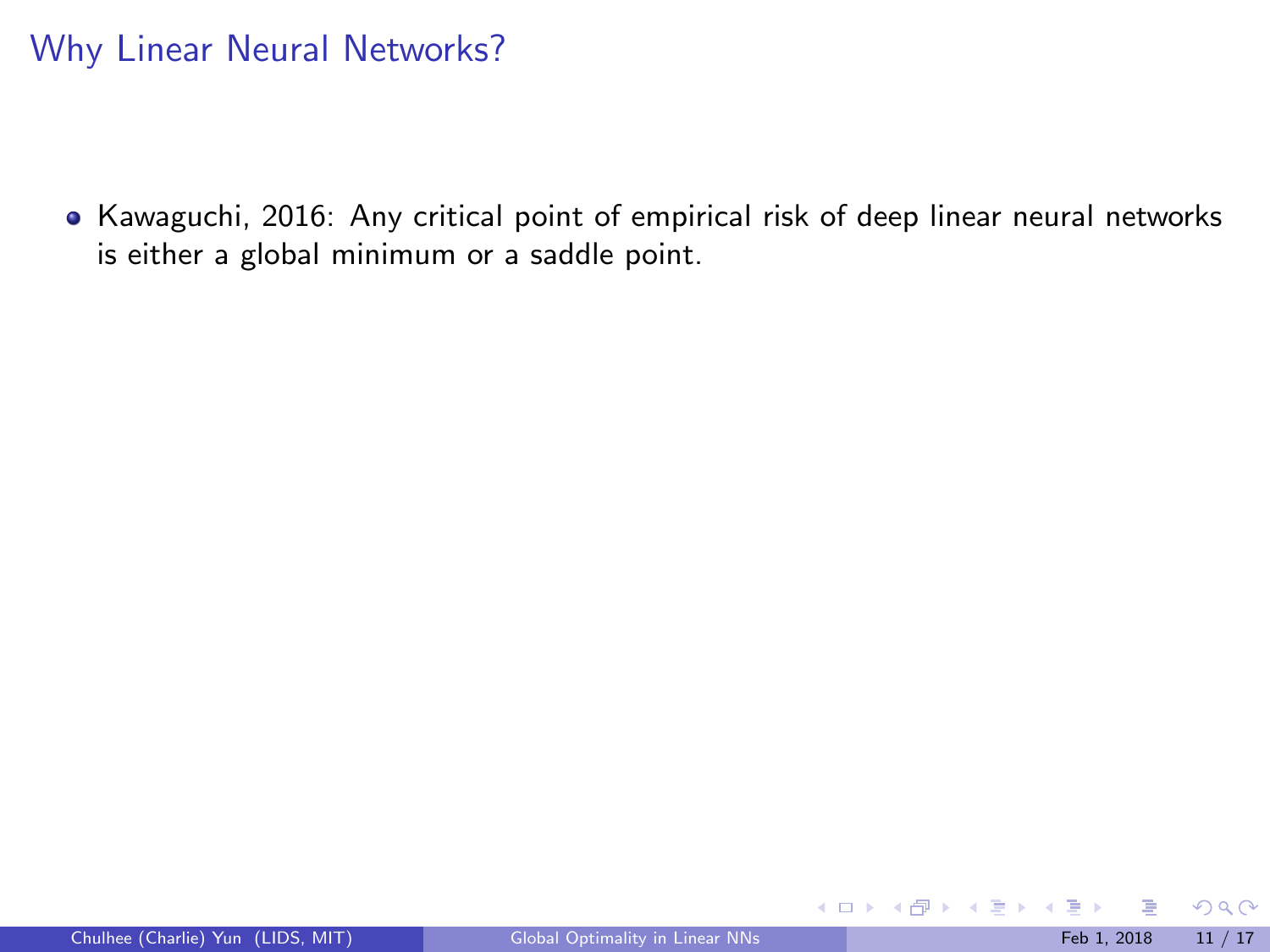- Kawaguchi, 2016: Any critical point of empirical risk of deep linear neural networks is either a global minimum or a saddle point.
	- $\Rightarrow$  They have a nice property: "all local minima are globally optimal"

 $\Omega$ 

メロトメ 御 トメ 君 トメ 君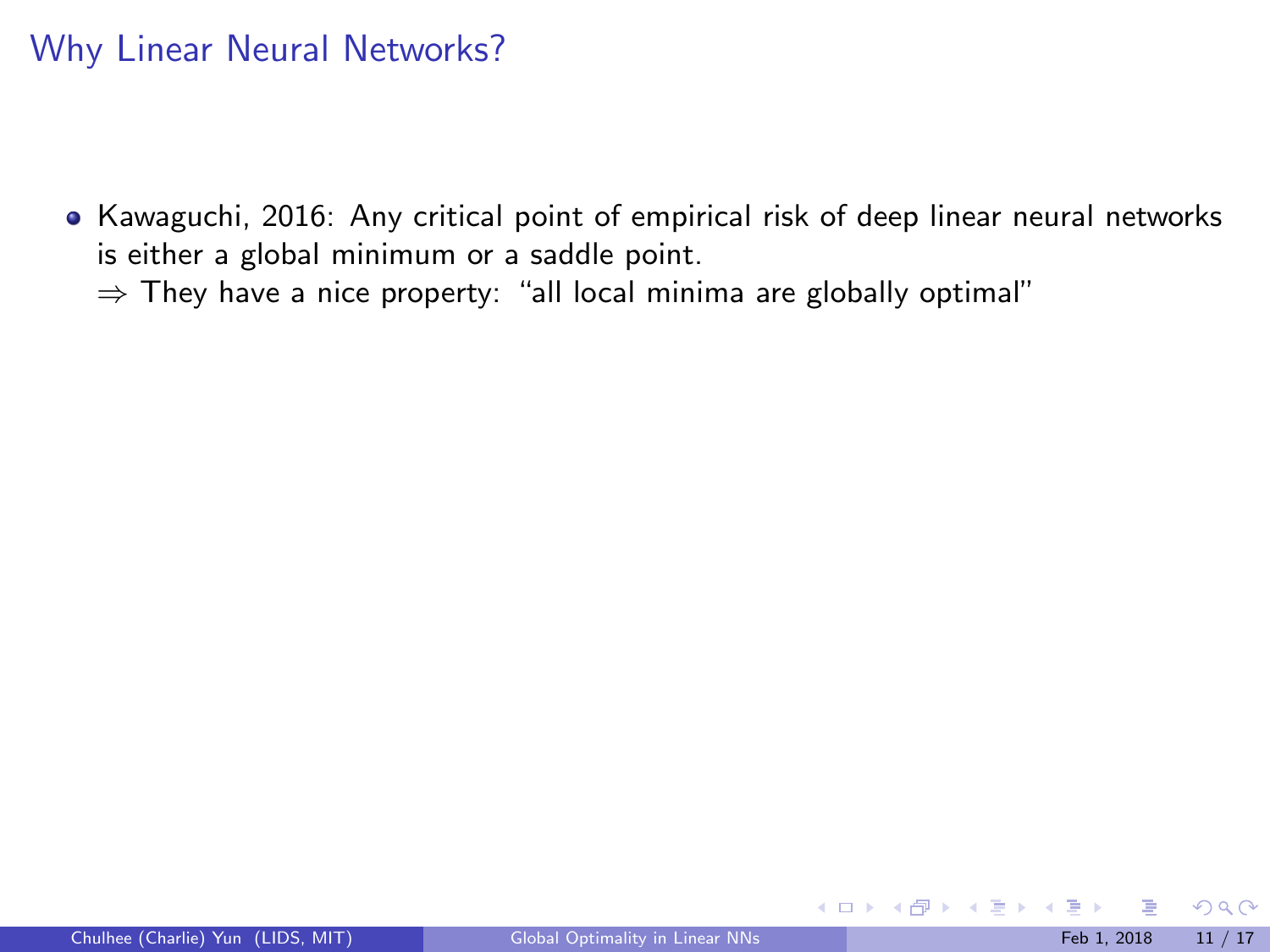- Kawaguchi, 2016: Any critical point of empirical risk of deep linear neural networks is either a global minimum or a saddle point.  $\Rightarrow$  They have a nice property: "all local minima are globally optimal"
- A nonconvex function with "all local minima are globally optimal" property:



4 日下

**100 m** 

ヨト

 $\Omega$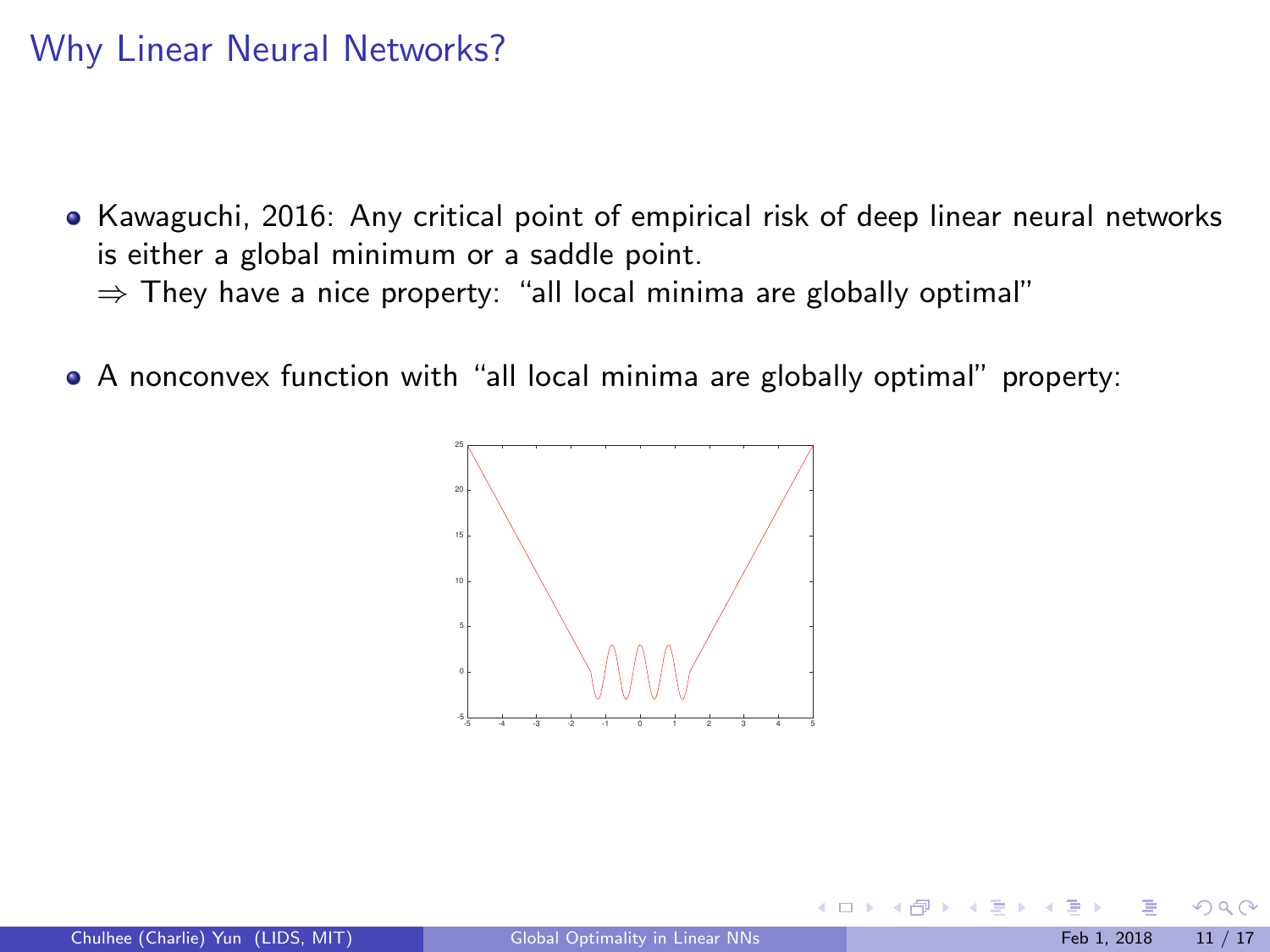• Kawaguchi, 2016: Any critical point of deep linear neural networks is either a global minimum or a saddle point.

 $299$ 

K ロ ▶ K 個 ▶ K 君 ▶ K 君 ▶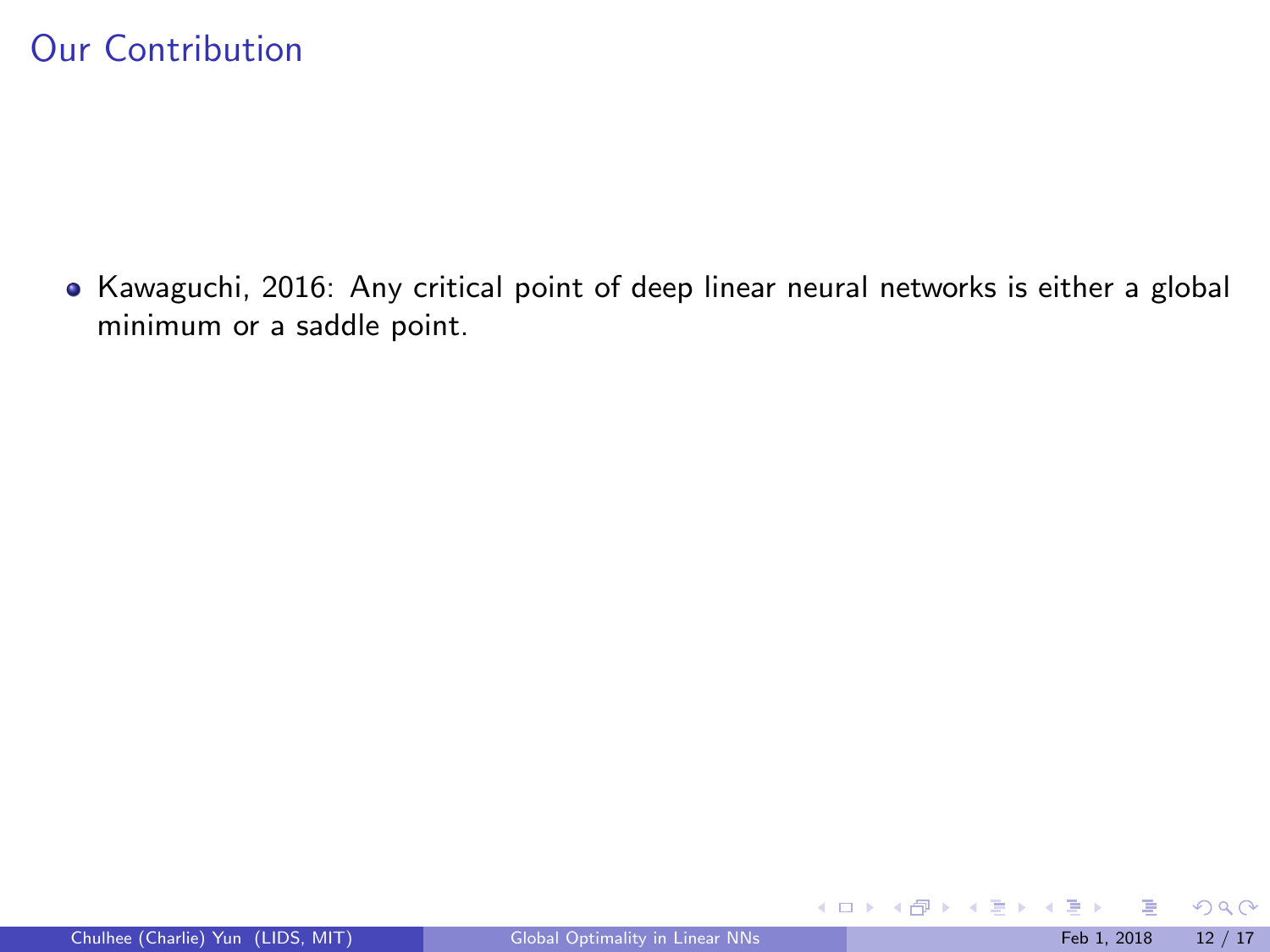- Kawaguchi, 2016: Any critical point of deep linear neural networks is either a global minimum or a saddle point.
- Our result: prove conditions to distinguish global minima and saddle points.

 $299$ 

メロト メ御 トメ きょ メきょ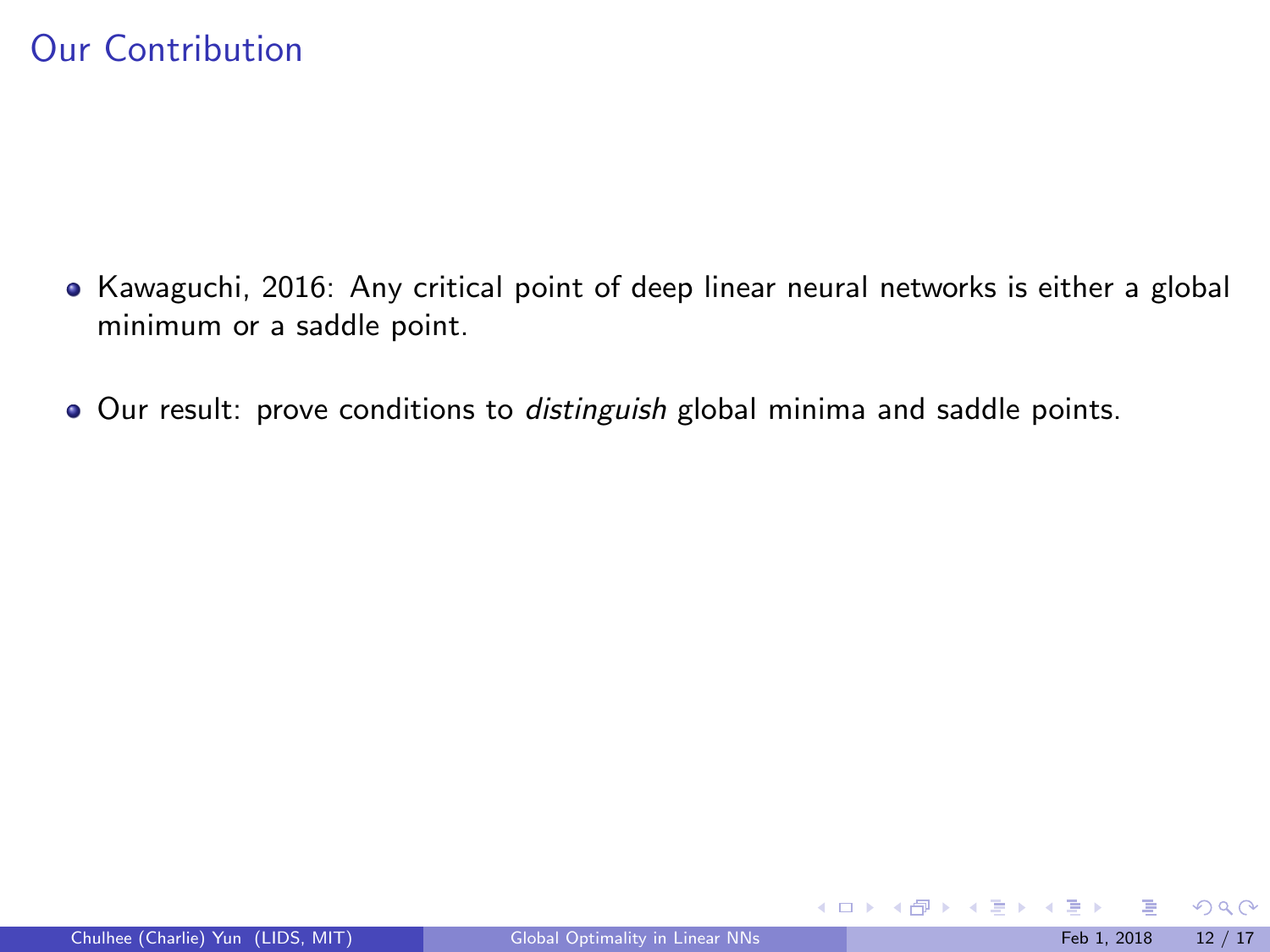- Kawaguchi, 2016: Any critical point of deep linear neural networks is either a global minimum or a saddle point.
- Our result: prove conditions to *distinguish* global minima and saddle points.
- Better understanding of loss surface of deep linear neural networks.

 $QQ$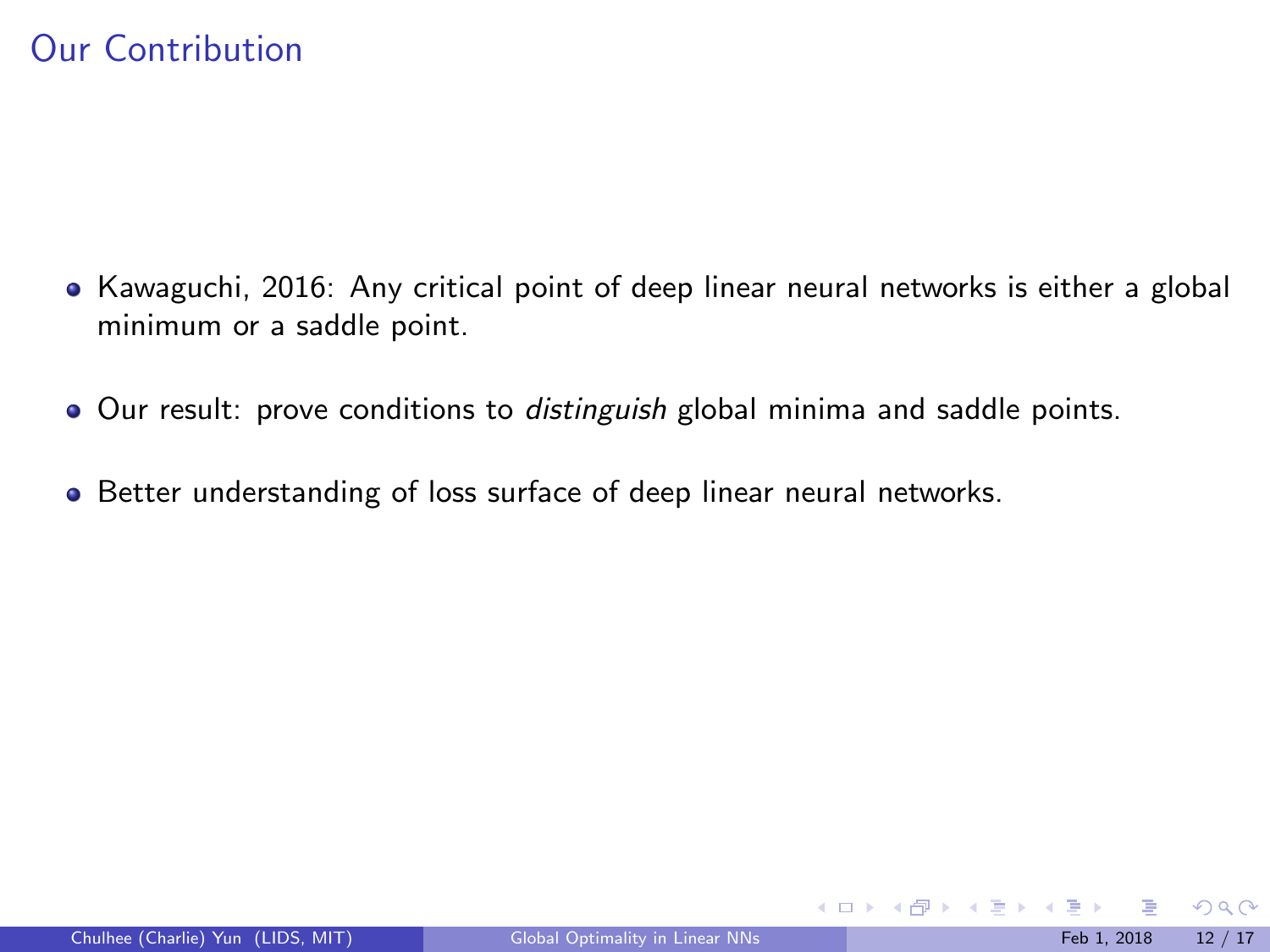- Kawaguchi, 2016: Any critical point of deep linear neural networks is either a global minimum or a saddle point.
- Our result: prove conditions to *distinguish* global minima and saddle points.
- Better understanding of loss surface of deep linear neural networks.
- Efficiently checkable necessary and sufficient conditions for global optimality for a nonconvex problem. (typically not possible!)

 $QQ$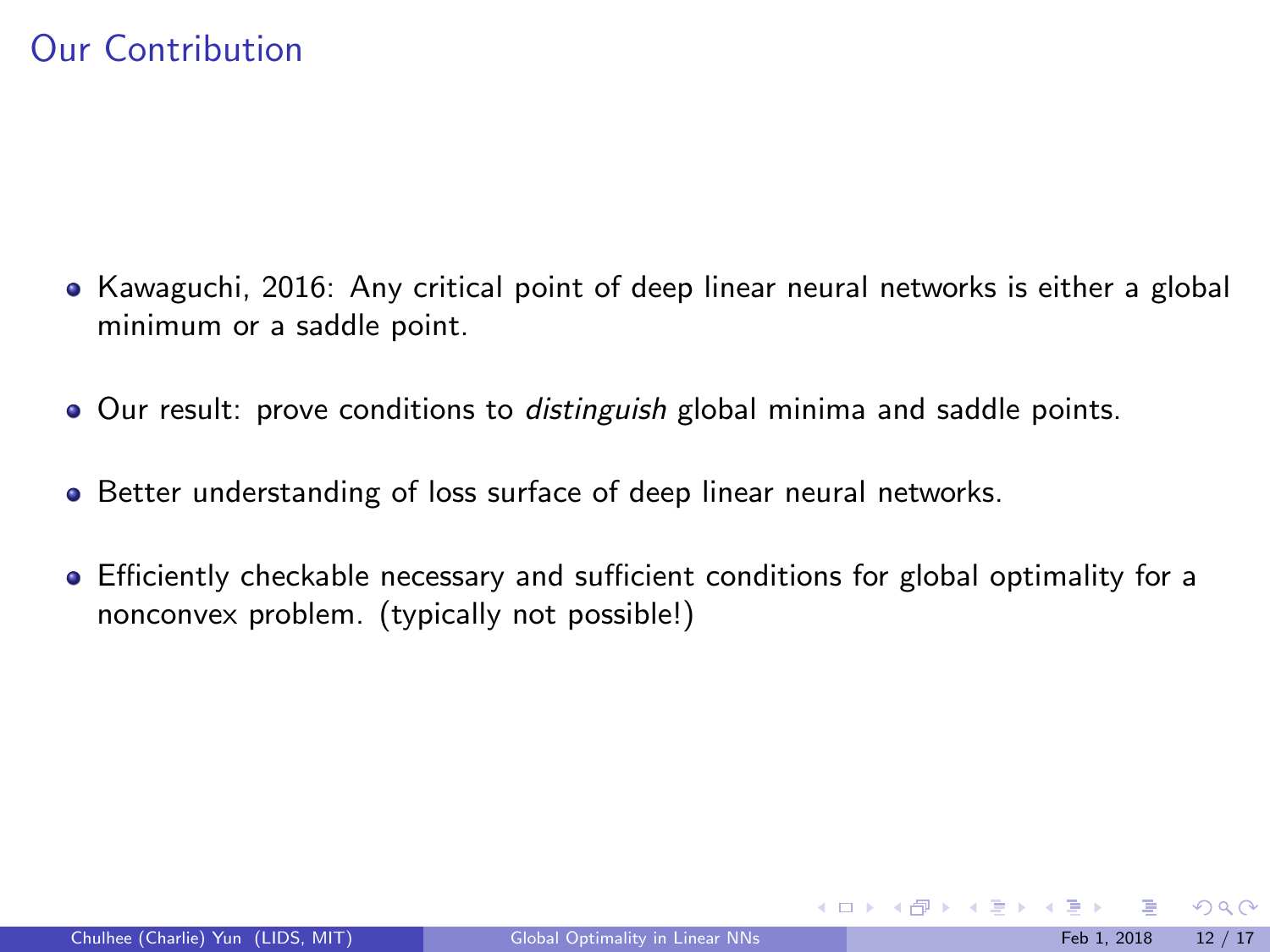Assumptions (standard or removable):

- $\bullet$   $d_y \leq d_x$ : to simplify presentation
- $d_x \le m$ ,  $d_y \le m$ , matrices  $XX^T$ ,  $YX^T$  full rank.
- $YX^{T}(XX^{T})^{-1}X$  has distinct singular values.

 $\Omega$ 

 $\left\{ \begin{array}{ccc} 1 & 0 & 0 \\ 0 & 1 & 0 \end{array} \right\}$  ,  $\left\{ \begin{array}{ccc} 0 & 0 & 0 \\ 0 & 0 & 0 \end{array} \right\}$  ,  $\left\{ \begin{array}{ccc} 0 & 0 & 0 \\ 0 & 0 & 0 \end{array} \right\}$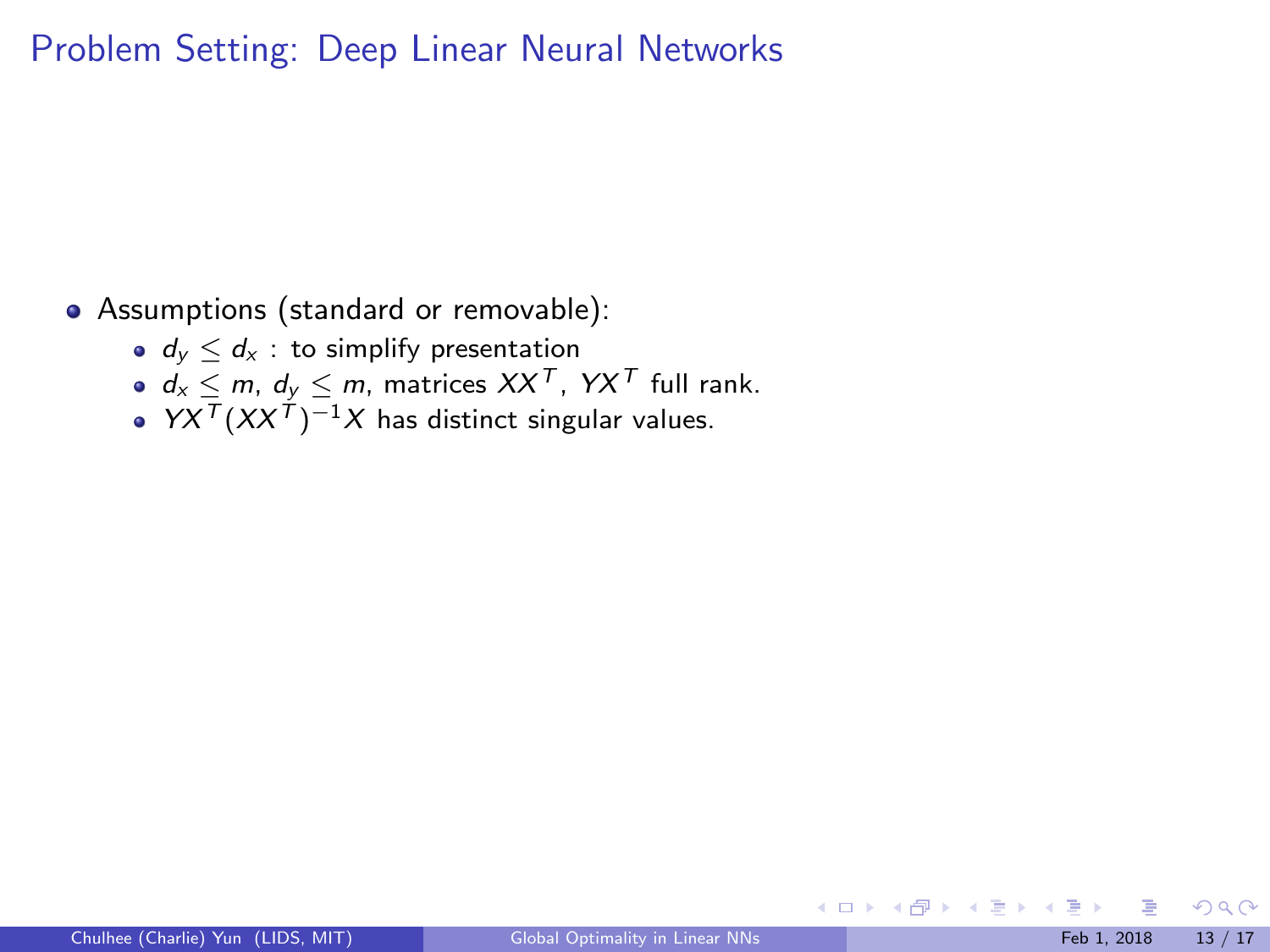• Assumptions (standard or removable):

- $\bullet$   $d_y \leq d_x$ : to simplify presentation
- $\bullet$   $d_X \le m$ ,  $d_Y \le m$ , matrices  $XX^T$ ,  $YX^T$  full rank.
- $YX^{T}(XX^{T})^{-1}X$  has distinct singular values.
- Notation:
	- $k$ : minimum width of the network over all layers (min<sub>i</sub>  $d_i$ ).
	- p: index of layer with minimum width  $k$  (argmin;  $d_i$ )

 $\Omega$ 

メロト メ御 トメ きょ メきょ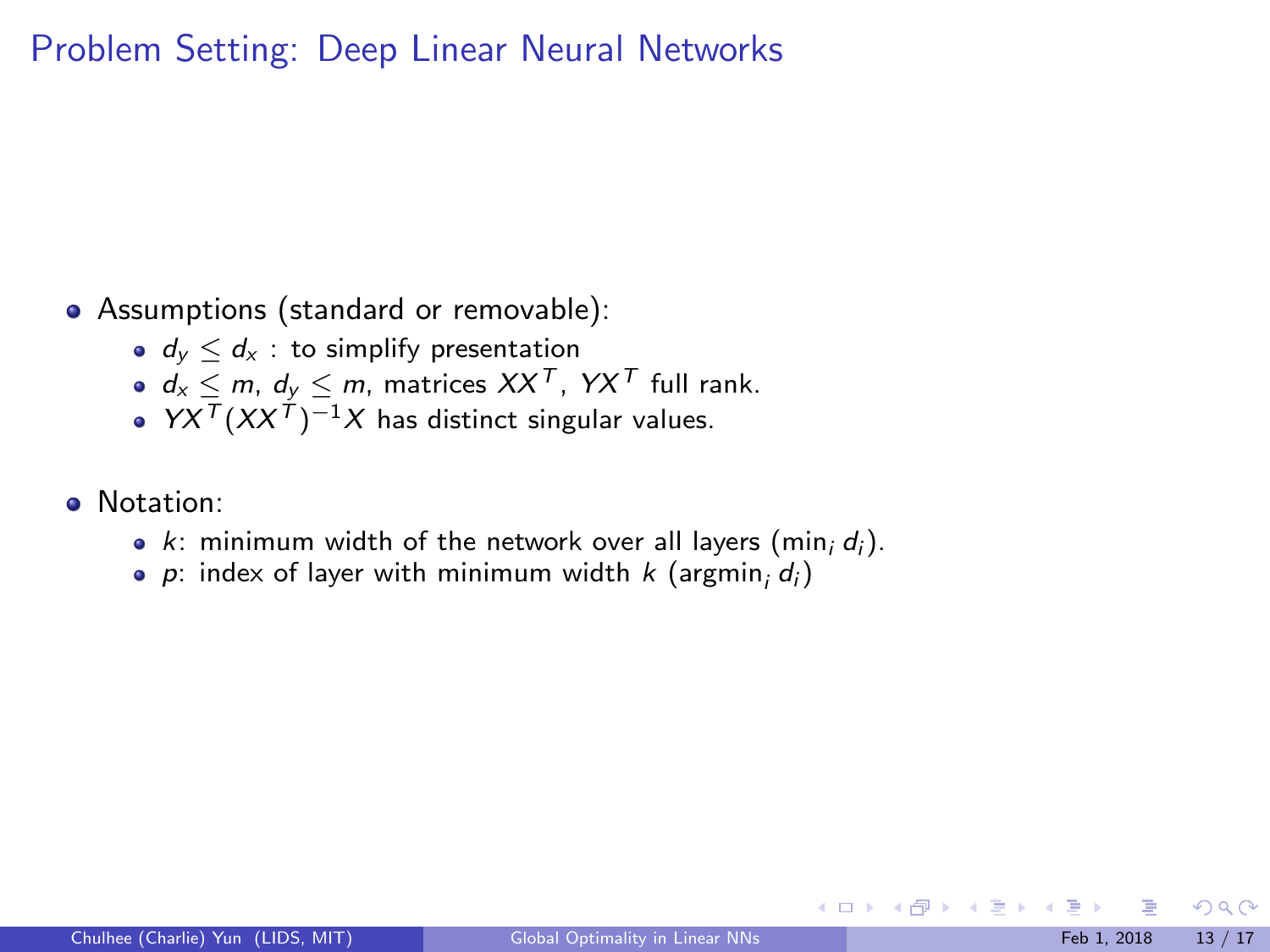### Main Theorems

• Theorem 1: All hidden layers are as wide as output layer  $(k = d_y)$ 



• Theorem 2:  $\exists$  hidden layer narrower than output layer  $(k < d<sub>y</sub>)$ 

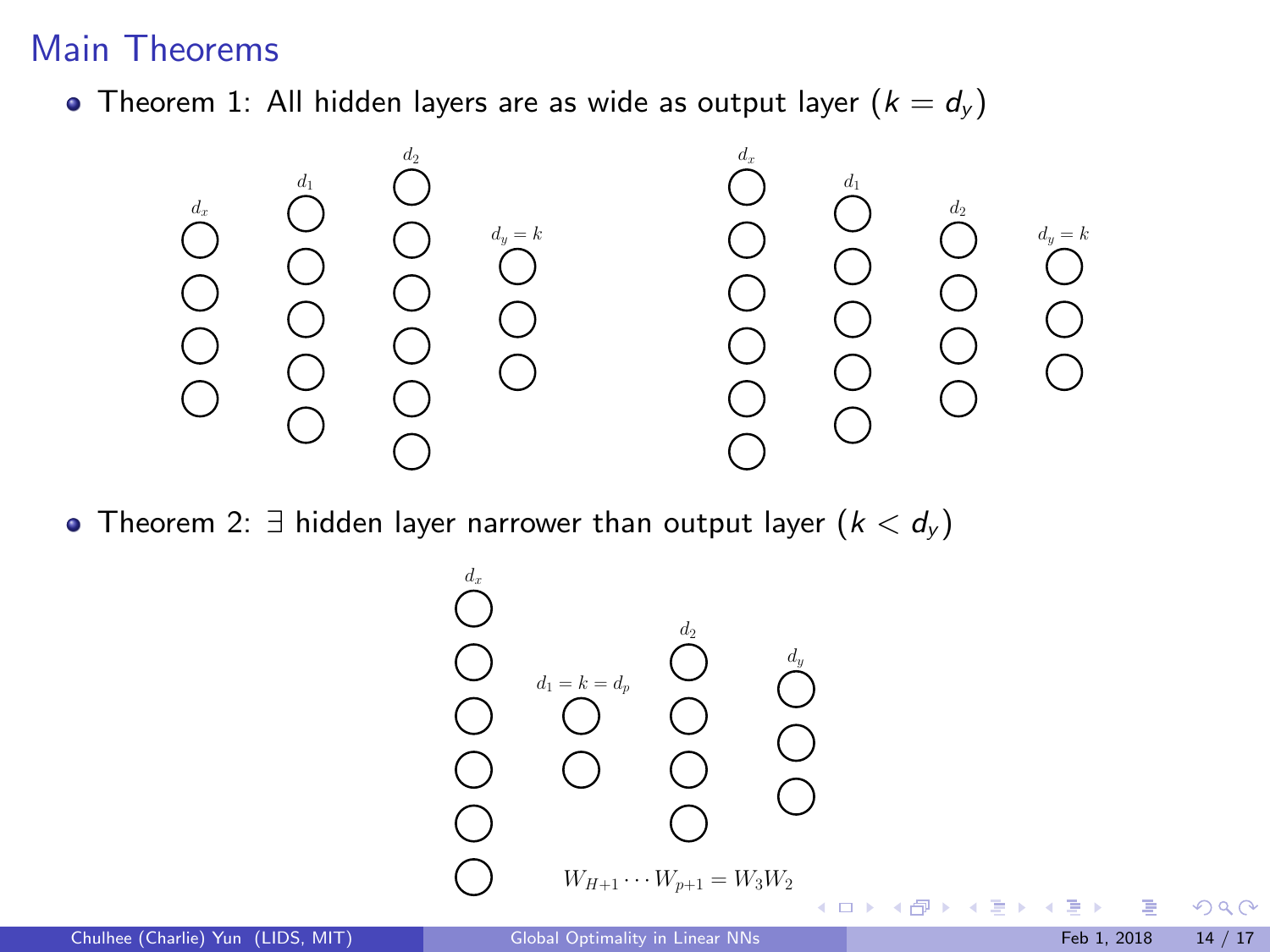### Main Theorems



#### Theorem 1

If all hidden layers are at least as wide as output layer  $(k=d_y)$ , a critical point of the empirical risk is a global minimum iff  $W_{H+1}\cdots W_1\in\mathbb{R}^{d_y\times d_x}$  is full rank. In other words, define

$$
\mathcal{V}_1 = \{ (W_1, \ldots, W_{H+1}) : \text{rank}(W_{H+1} \cdots W_1) = k \}.
$$

Then, every critical point in  $\mathcal{V}_1$  is a global minimum of  $\mathcal{L}((\mathcal{W}_i)_{i=1}^{H+1})$ , while every critical point in  ${\mathcal V}_1^c$  is a saddle point of  $L((W_i)_{i=1}^{H+1})$ .

メロメ メ御 メメ きょくきょ

 $QQ$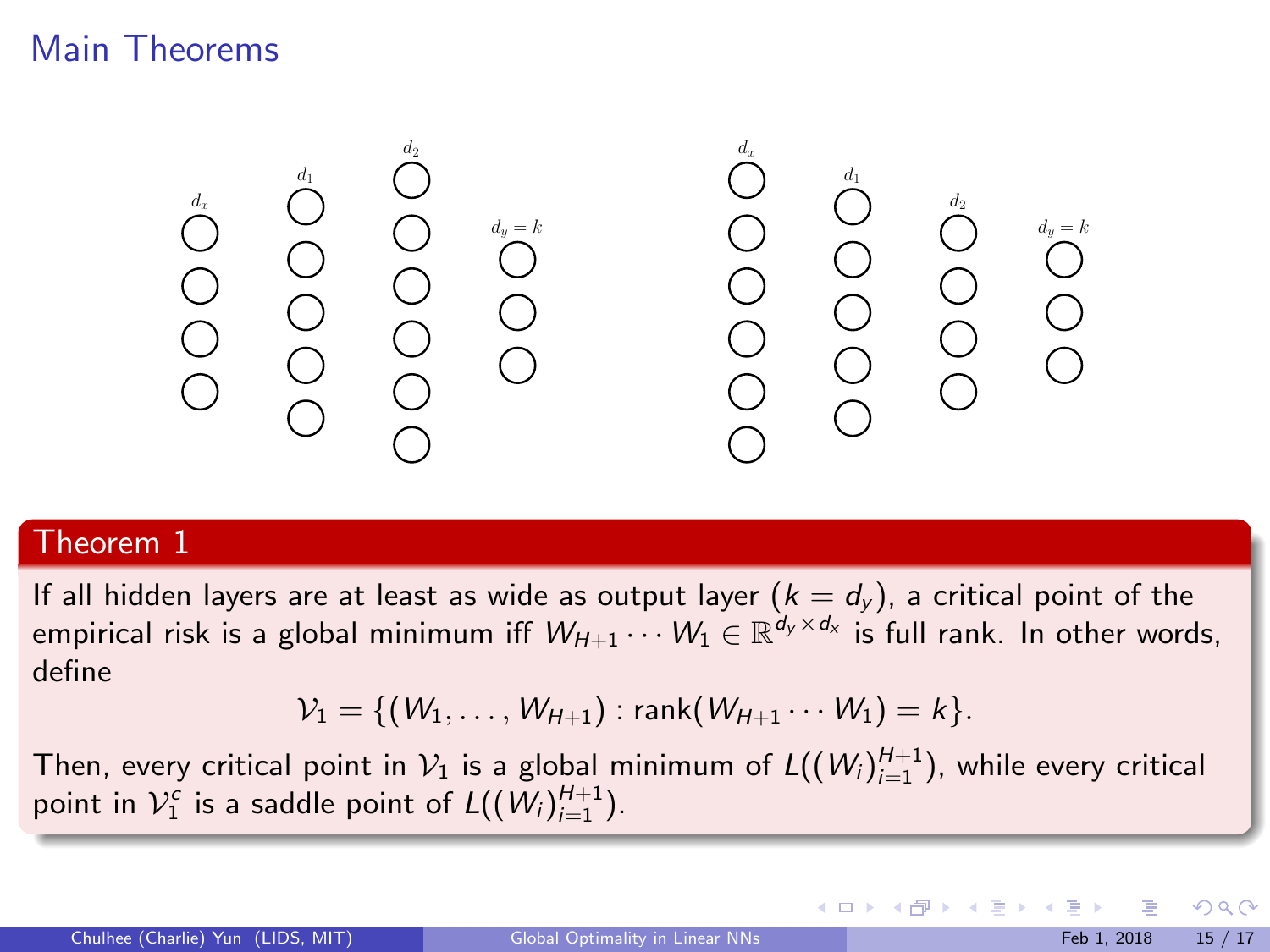## Main Theorems



#### Theorem 2

If there exists a hidden layer narrower than output  $(k < d<sub>y</sub>)$ , then a critical point of the empirical risk is a global minimum iff  $W_{H+1} \cdots W_1$  has rank k and column spaces of  $W_{H+1}\cdots W_{p+1}\in\mathbb{R}^{d_y\times k}$  and  $U\in\mathbb{R}^{d_y\times k}$  are identical  $(U$  is a matrix-valued constant that only depends on  $X$ ,  $Y$  and  $k$ ). That is, define

$$
\mathcal{V}_2 = \{ (W_1, \ldots, W_{H+1}) : \operatorname{rank}(W_{H+1} \cdots W_1) = k, \\ \operatorname{col}(W_{H+1} \cdots W_{p+1}) = \operatorname{col}(U) \}.
$$

Then, every critical point in  $\mathcal{V}_2$  is a global minimum of  $\mathcal{L}((\mathcal{W}_i)_{i=1}^{H+1})$ , while every critical point in  $\mathcal{V}_2^c$  is a saddle point of  $\mathcal{L}((\mathcal{W}_i)_{i=1}^{H+1})$ .

 $\Omega$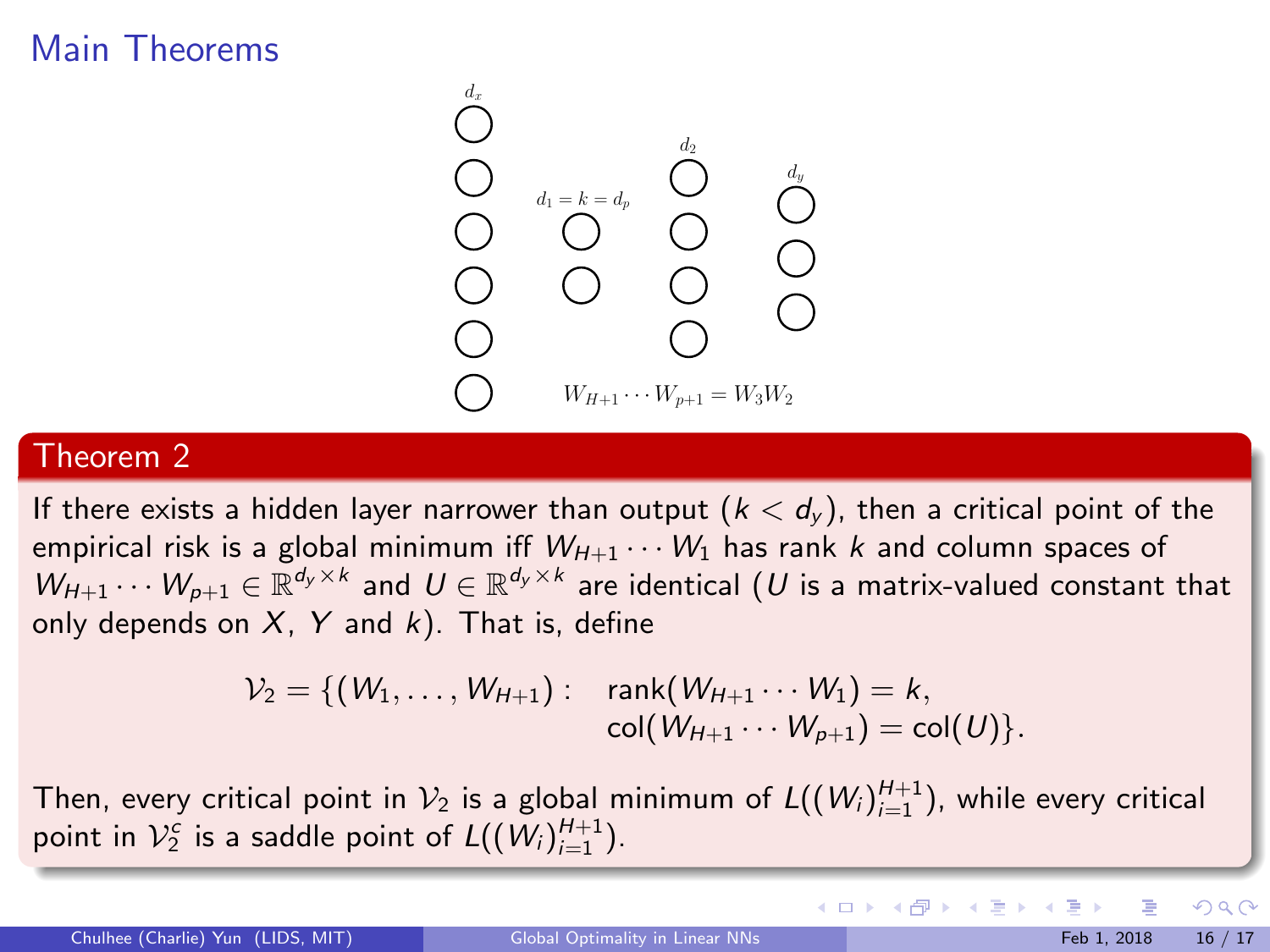For proofs: Global optimality conditions for deep neural networks, to appear at ICLR 2018 (https://arxiv.org/abs/1707.02444)

 $299$ 

K ロ X K 個 X K 差 X K 差 X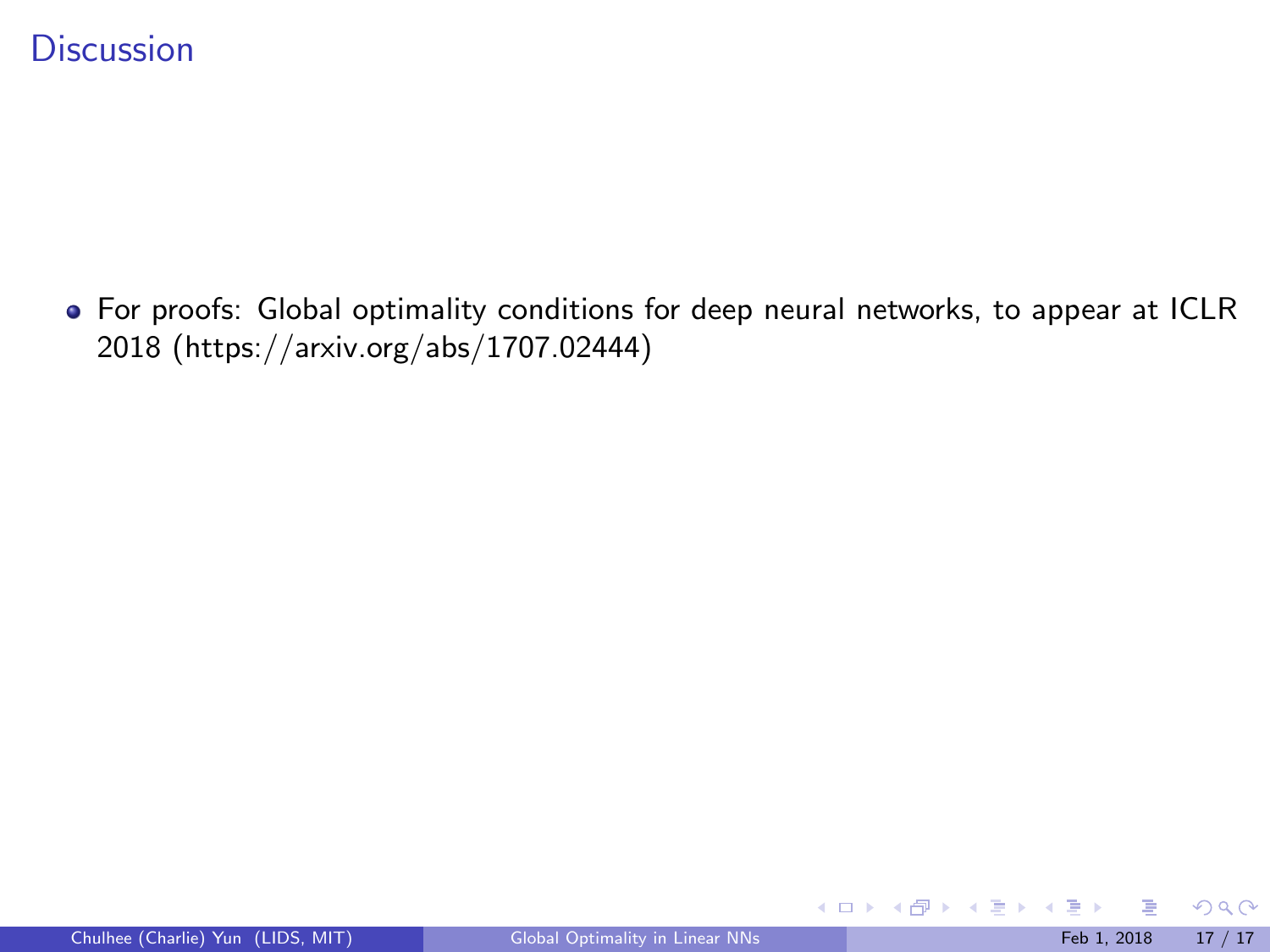- For proofs: Global optimality conditions for deep neural networks, to appear at ICLR 2018 (https://arxiv.org/abs/1707.02444)
- Extensions: different losses, nonlinear settings, etc coming soon!

 $299$ 

メロト メ御 トメ きょ メきょ